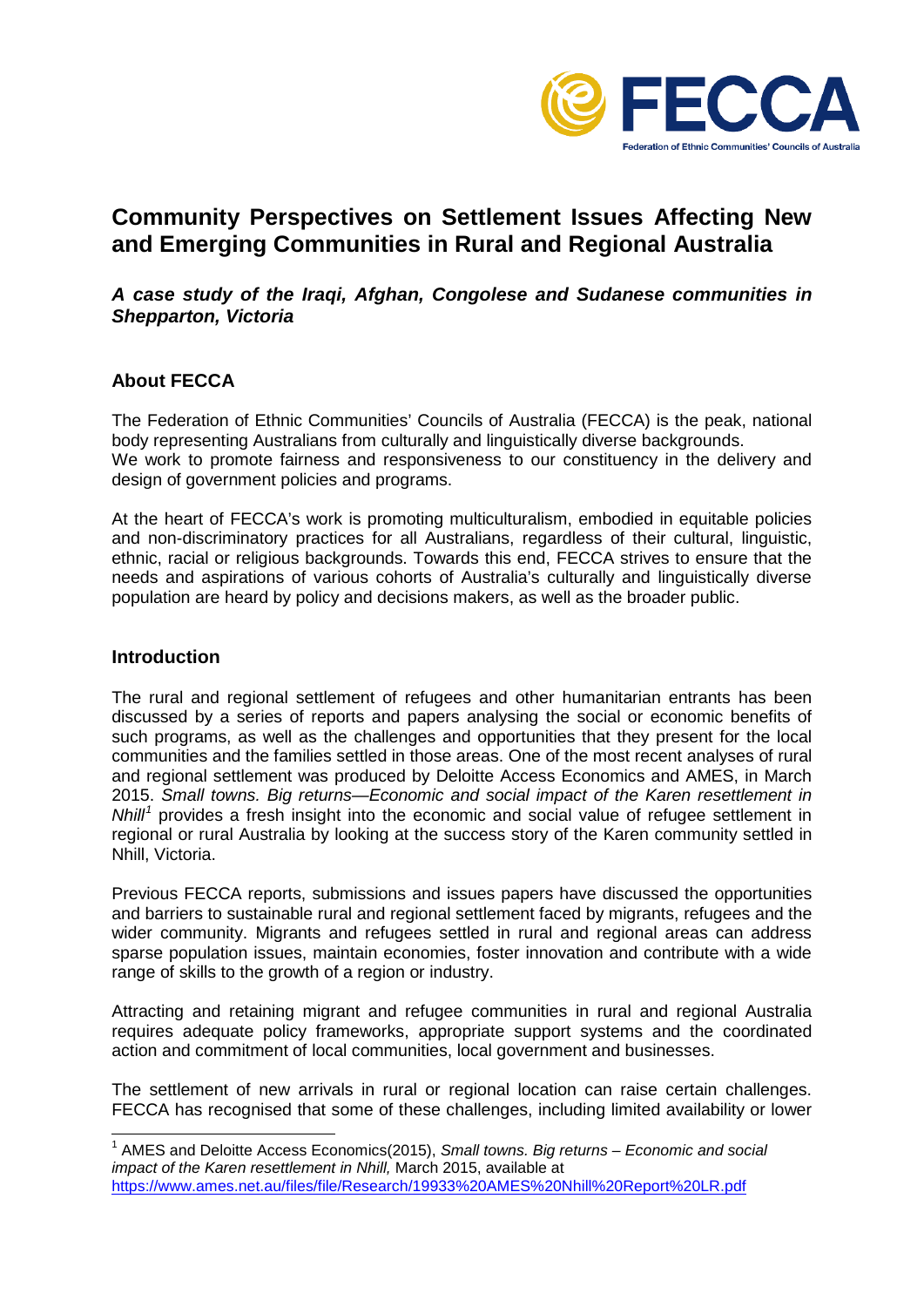quality of services, poorer infrastructure, limited employment opportunities, and social and cultural isolation, are faced by all people living in rural and regional locations in Australia, but for new and emerging communities, these issues can be exacerbated due to specific circumstances. Some of these factors include low English proficiency, limited access to cultural and religious institutions, experience of torture or trauma, racism, labelling and stereotyping. All of these factors have a great impact of effective settlement and social cohesion. As FECCA has previously noted on several occasions, adverse reactions towards immigrants or humanitarian entrants settling in rural and regional areas can create tensions amongst community members and destabilise community harmony. The negative effects can be seen not only on the levels of social cohesion in a location, but they can also adversely impact productivity and economic development.<sup>[2](#page-1-0)</sup>

FECCA believes that these barriers can be mitigated through adequate settlement services, access to culturally appropriate support mechanisms and improved infrastructure. Coordinated and effective service delivery is also key to ensuring that community needs and expectations can be catered for, in conjunction with strategies to promote community harmony and improve social cohesion, particularly in regions where local attitudes towards new immigrants and cultural diversity tend to be predominantly negative.

This case study aims to make a contribution to the discussion on rural and regional settlement by providing community perspectives on how access to government services and community attitudes impact new and emerging communities' economic participation, social integration, sense of belonging and settlement outcomes. The study draws on feedback gathered during FECCA's Access and Equity consultation in Shepparton, held in March 2015. The focus of the consultation was to assess the effectiveness and availability of government services accessed by members of new and emerging communities, as well as to explore the impact of services on their economic participation and social cohesion in a rural and regional context.

Several sessions were hosted in Shepparton across two different days. On the first day FECCA met with local service providers and stakeholders including representatives of the Shepparton Police, Red Cross, Department of Human Services, Kildonan Uniting Care, GOTAFE, Primary Care Connect and many others to explore their perspectives on the barriers that local new and emerging communities were facing in accessing their services. The second day was dedicated to four separate consultation sessions with members of the most preeminent ethnic communities in Shepparton: the Iraqi, Sudanese, Congolese and Afghan communities.

Both days of consultations generated substantive discussions on a broad range of issues, including employment, education and training, Centrelink, housing and translating and interpreting services. The case study that follows summarises some of the key feedback received from the local new and emerging communities on these issues.

*FECCA thanks the Ethnic Communities Councils of Shepparton and District and FECCA Rural and Regional Advisory Committee for the generous assistance provided in hosting FECCA's Shepparton consultation. We also thank the Translating and Interpreting Service (TIS National) for assisting with the translation of flyers for promotion of these consultations.*

<span id="page-1-0"></span><sup>&</sup>lt;sup>2</sup> FECCA Submission on the Green Paper on Developing Northern Australia, August 2014, available at

[http://www.fecca.org.au/images/submissions/fecca%20submission%20on%20the%20green%20paper](http://www.fecca.org.au/images/submissions/fecca%20submission%20on%20the%20green%20paper%20on%20developing%20northern%20australia.pdf) [%20on%20developing%20northern%20australia.pdf](http://www.fecca.org.au/images/submissions/fecca%20submission%20on%20the%20green%20paper%20on%20developing%20northern%20australia.pdf)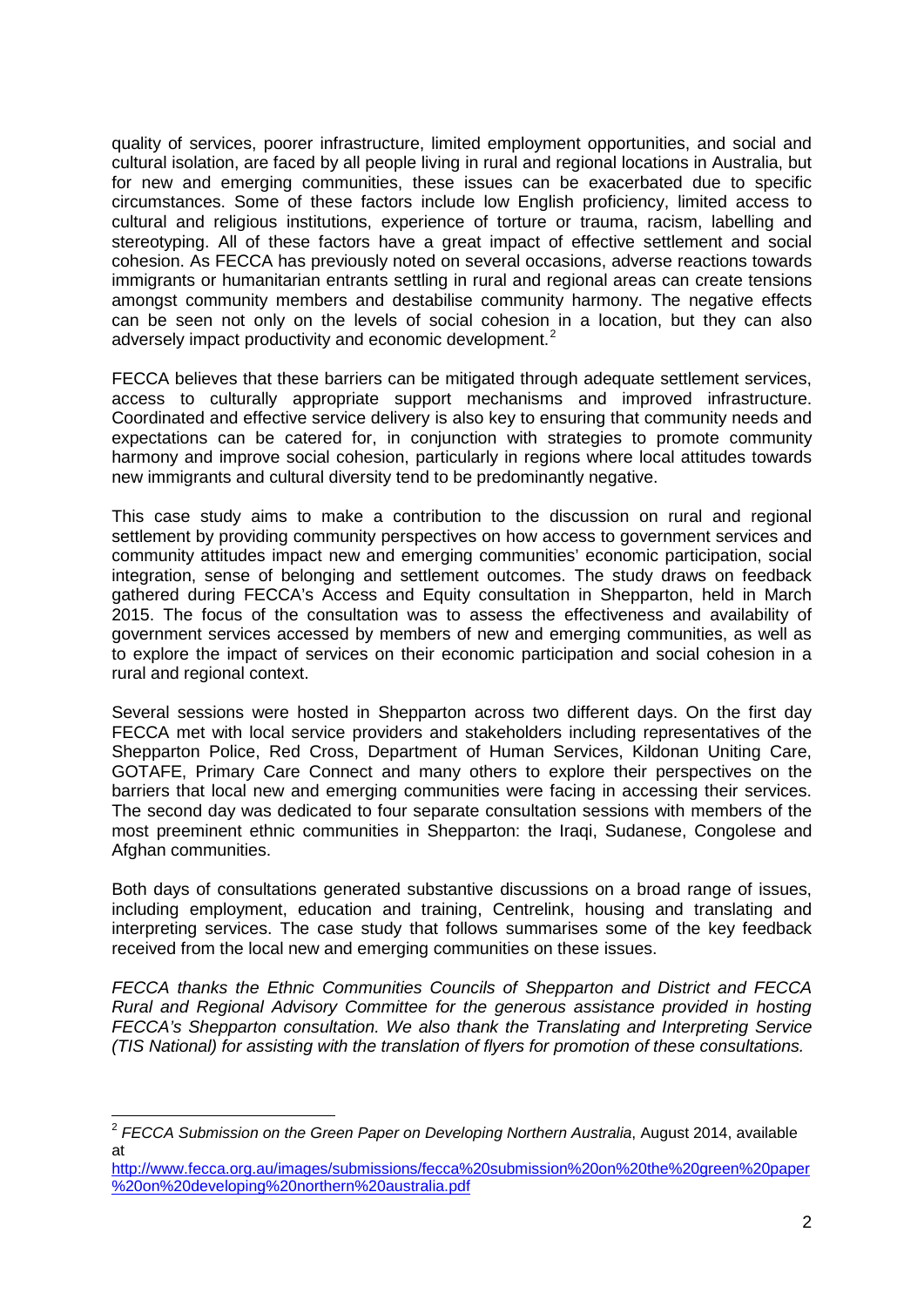# **Shepparton—a brief profile**

Shepparton was chosen as a case study due to its significant influx of refugees and humanitarian entrants in the recent years as well as reported high unemployment rates and socio-economic disadvantage. Shepparton is one of the top 20% most disadvantaged localities in Australia<sup>[3](#page-2-0)</sup> with a score of 951.9 on the Socio-Economic Indexes for Areas (SEIFA) Index of Disadvantage that measures the level of socio-economic disadvantage based on low income, low education attainment, unemployment and the availability of jobs in unskilled occupations.[4](#page-2-1)

Unemployment in Shepparton is at a high 6.6%, one percent above the national average. According to Australian Bureau of Statistics (ABS) data the main employing industries in Shepparton are the health care and social assistance  $-$  4.2%, retail trade  $-$  12.7% and manufacturing 12.4%. The industry with the largest number of businesses is agriculture, forestry and fishing, with a total of 1449 businesses. $5$ 

### *New and emerging communities in numbers*

- The total population of City of Greater Shepparton in 2011-2012 was 62,352 people of which a total of 19.2% were born overseas.<sup>[6](#page-2-3)</sup>
- 10% of the population in 2011 was from a non-English speaking background (an increase from [7](#page-2-4).7% in 2006)<sup>7</sup> and 12.5% spoke a language other than English at home<sup>[8](#page-2-5)</sup>.
- Shepparton has a larger proportion of recent overseas arrivals (those who arrived between 2006 and 2011) compared to other localities in regional Victoria—27.0% arrived during or after 2006, compared to 15.8% for regional Victoria.<sup>[9](#page-2-6)</sup>
- Shepparton has been a pilot site for the Regional Humanitarian Settlement program which started in the region with the settlement of ten families from the Democratic Republic of Congo. In 2011, there were a total of 1,090 refugee and humanitarian entrants living in the area.<sup>[10](#page-2-7)</sup>
- Of the total number overseas born population in Shepparton, 1.8% were born in North Africa and the Middle East, 0.8% were born in South East Asia, 0.4% in North East Asia, 2.6 in Southern and Central Asia and 0.6 in Sub-Saharan Africa.
- Afghanistan, Iraq and Sudan feature as the most prominent countries of origin for members of new and emerging communities in Shepparton; the largest changes in numbers between 2006-2011 for members from new and emerging communities were for those coming from Afghanistan (+436 persons) and Sudan (+140 persons).

<span id="page-2-0"></span> <sup>3</sup> Andrew Markus (2013), *Mapping Social Cohesion Local Areas Report 2013*, available at [http://scanlonfoundation.org.au/wp-content/uploads/2014/07/mapping-social-cohesion-local-areas-](http://scanlonfoundation.org.au/wp-content/uploads/2014/07/mapping-social-cohesion-local-areas-report-2013.pdf)

<span id="page-2-1"></span>report-2013.pdf<br>
<sup>4</sup> City of Greater Shepparton – Community profile, available, the example of the state of the state of the state of the state of the state of the state of the state of the state of the state of the state City of Greater Shepparton – Community profile, available at

<span id="page-2-2"></span>Australian Bureau of Statistics (ABS) 2011, Greater Shepparton (LGA) available at [http://stat.abs.gov.au/itt/r.jsp?RegionSummary&region=22830&dataset=ABS\\_NRP9\\_LGA&geoconce](http://stat.abs.gov.au/itt/r.jsp?RegionSummary®ion=22830&dataset=ABS_NRP9_LGA&geoconcept=REGION&datasetASGS=ABS_NRP9_ASGS&datasetLGA=ABS_NRP9_LGA®ionLGA=REGION®ionASGS=REGION) [pt=REGION&datasetASGS=ABS\\_NRP9\\_ASGS&datasetLGA=ABS\\_NRP9\\_LGA&regionLGA=REGIO](http://stat.abs.gov.au/itt/r.jsp?RegionSummary®ion=22830&dataset=ABS_NRP9_LGA&geoconcept=REGION&datasetASGS=ABS_NRP9_ASGS&datasetLGA=ABS_NRP9_LGA®ionLGA=REGION®ionASGS=REGION) [N&regionASGS=REGION](http://stat.abs.gov.au/itt/r.jsp?RegionSummary®ion=22830&dataset=ABS_NRP9_LGA&geoconcept=REGION&datasetASGS=ABS_NRP9_ASGS&datasetLGA=ABS_NRP9_LGA®ionLGA=REGION®ionASGS=REGION)

<span id="page-2-3"></span> $6$  Ibid.

<span id="page-2-4"></span><sup>7</sup> City of Greater Shepparton – Community profile, available at<http://profile.id.com.au/shepparton> 8 ABS. 2011

<span id="page-2-7"></span><span id="page-2-6"></span><span id="page-2-5"></span> $9^9$  City of Greater Shepparton – Community profile  $10^9$  Andrew Markus, Op. cit.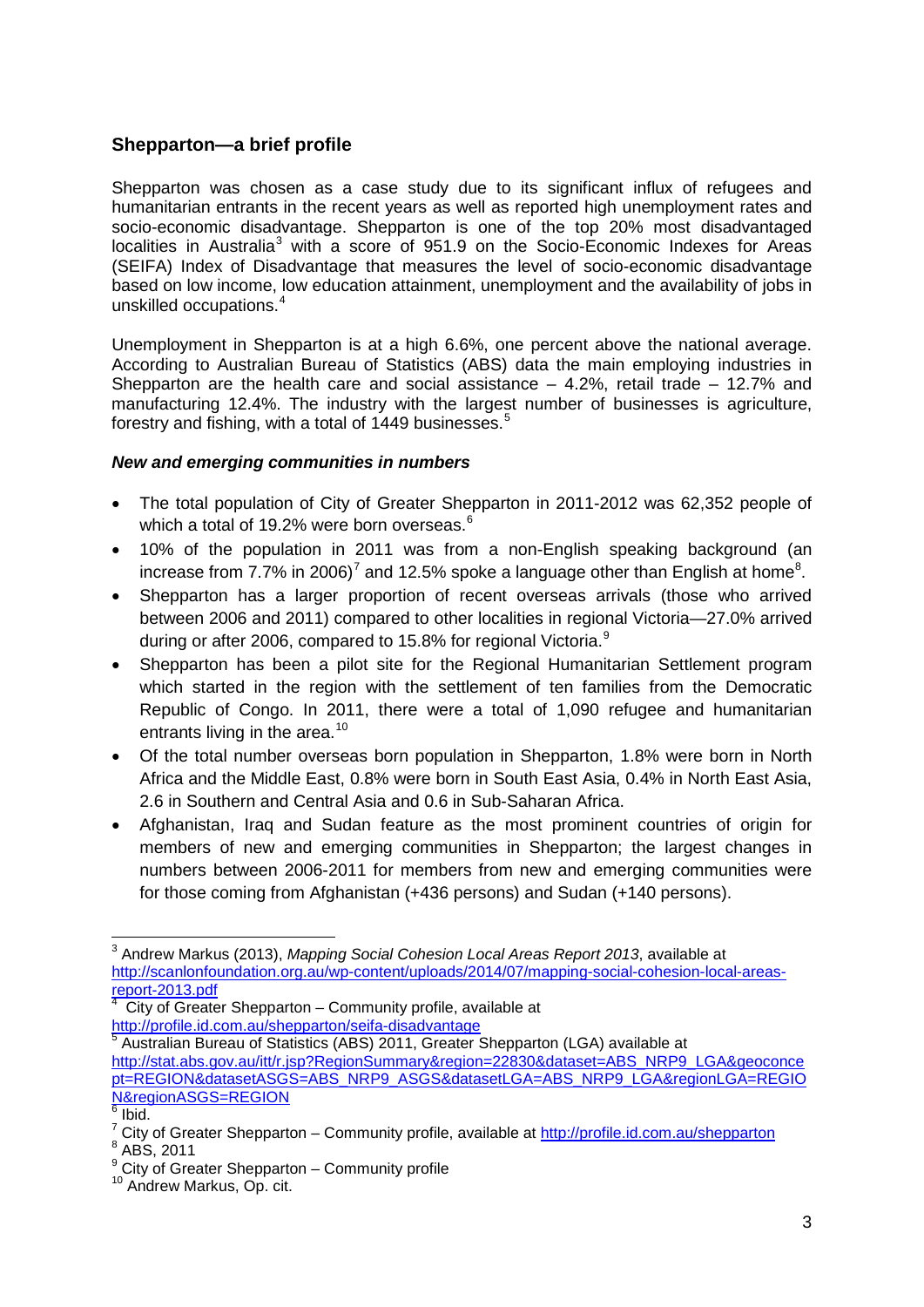### Birthplace - ranked by size

| <b>City of Greater Shepparton</b> | 2011          |     | 2006          |     | Change       |  |
|-----------------------------------|---------------|-----|---------------|-----|--------------|--|
| <b>Birthplace</b>                 | <b>Number</b> | %   | <b>Number</b> | %   | 2006 to 2011 |  |
| Afghanistan                       | 557           | 0.9 | 121           | 0.2 | +436         |  |
| Iraq                              | 389           | 0.6 | 343           | 0.6 | +46          |  |
| Sudan                             | 147           | 0.2 |               | 0.0 | $+140$       |  |
| Pakistan                          | 63            | 0.1 | 11            | 0.0 | $+52$        |  |
| Congo, Democratic Republic of     | 62            | 0.1 | 18            | 0.0 | $+44$        |  |

*Source: Australian Bureau of Statistics, [Census of Population and Housing](http://www.abs.gov.au/census) 2006 and 2011. Compiled and presented in profile.id by [.id,](http://home.id.com.au/about-us/) the population experts.[11](#page-3-0)*

- In general the number of people speaking another language at home increased by 33.9% between 2006 and 2011, while some of the largest changes in the spoken languages of the population included people speaking Persian/Dari (+530 persons) and Arabic (+321 persons).
- The proportion of people who spoke another language and English not well or not at all increased from 2.3% in 2006 to 2.9% in 2011.

| <b>City of Greater Shepparton-Total persons</b>                | 2011          |      | 2006          |      | Change       |  |
|----------------------------------------------------------------|---------------|------|---------------|------|--------------|--|
| <b>English proficiency</b>                                     | <b>Number</b> | %    | <b>Number</b> | %    | 2006 to 2011 |  |
| Speaks English only                                            | 49,700        | 82.2 | 48,685        | 85.3 | $+1,015$     |  |
| Speaks another language, and English well or<br>very well      | 5,936         | 9.8  | 4,360         | 7.6  | $+1,576$     |  |
| Speaks another language, and English not<br>well or not at all | 1,743         | 2.9  | 1,313         | 2.3  | +430         |  |
| Not stated<br>.                                                | 3,062         | 5.1  | 2,726<br>.    | 4.8  | $+336$       |  |

### Proficiency in English

*Source: Australian Bureau of Statistics, [Census of Population and Housing](http://www.abs.gov.au/census) 2006 and 2011. Compiled and presented in profile.id by [.id,](http://home.id.com.au/about-us/) the population experts.[12](#page-3-1)*

### *Social cohesion in Shepparton*

According to the Scanlon Foundation *2013 Mapping Social Cohesion Local Areas Report*, negative sentiments against immigration and cultural diversity in Shepparton are above the national average. Of the respondents to the social cohesion survey in Shepparton, 52% considered the current immigration intake to be 'too high', 67% disagreed with government funding of minority national or ethnic groups 'to maintain their customs and traditions', 31% have explicit negative sentiments towards immigrants from Iraq, while 33% have negative attitudes towards Muslims. By contrast, 66% of the respondents in Shepparton agree that multiculturalism benefits economic development.

<span id="page-3-0"></span> $11$  City of Greater Shepparton – Community profile, Country of Birth data from 2011, available at <http://profile.id.com.au/shepparton/birthplace?WebId=10><br><sup>12</sup> Ibid.

<span id="page-3-1"></span>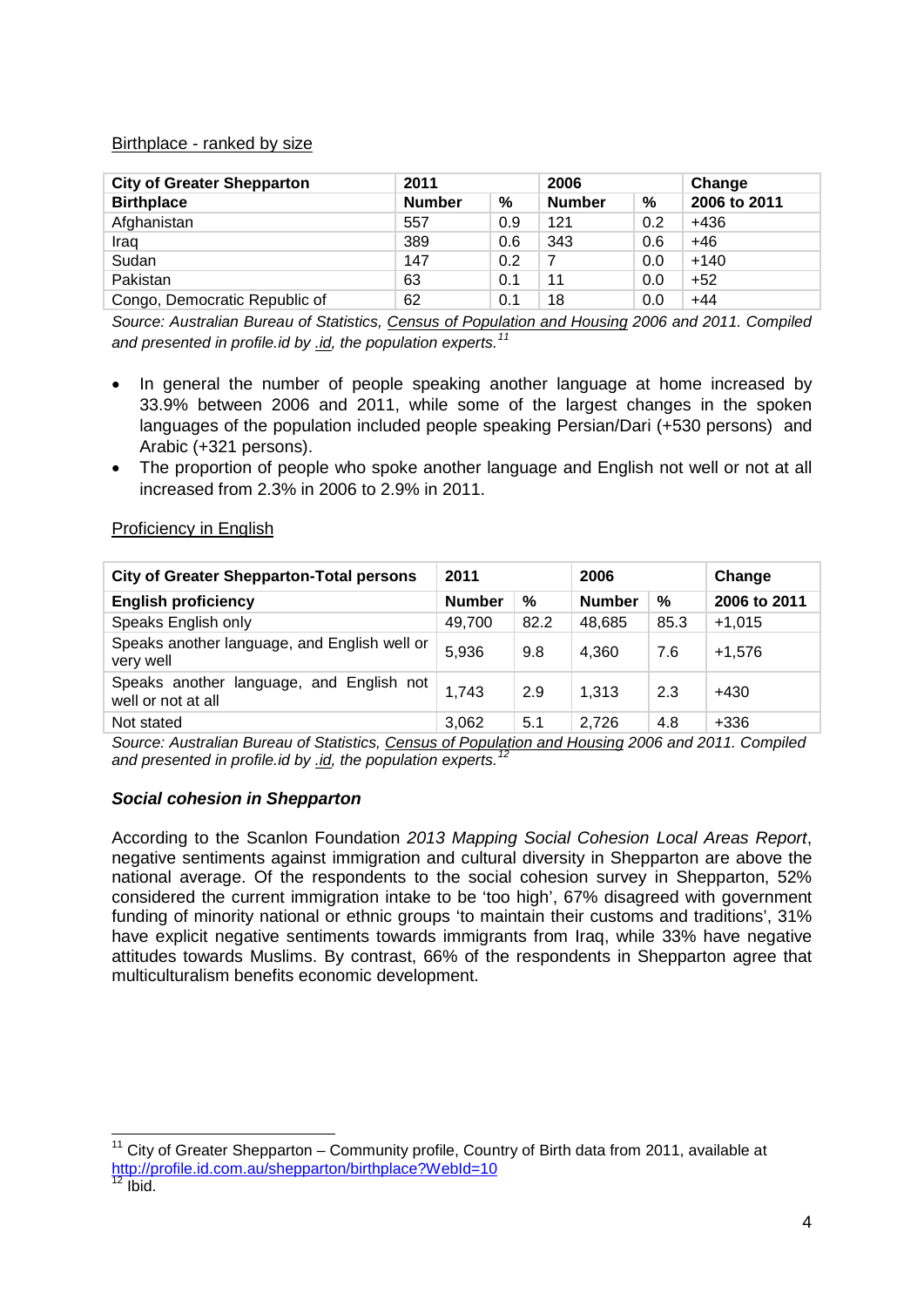#### Table 26: Selected questions, immigration and cultural diversity (percentage)

|                                                                                   | <b>National</b> | Shepparton | <b>Murray</b><br><b>Bridge</b> | <b>Atherton</b><br><b>Tablelands</b> | <b>Mirrabooka</b> | Logan |
|-----------------------------------------------------------------------------------|-----------------|------------|--------------------------------|--------------------------------------|-------------------|-------|
| Disagree with government funding to ethnic<br>minorities for cultural maintenance | 56              | 67         | 65                             | 74                                   | 51                | 63    |
| Immigration from many different countries<br>does not make Australia stronger     | 29              | 31         | 31                             | 48                                   | 29                | 36    |
| Immigration is too high                                                           | 42              | 52         | 47                             | 59                                   | 47                | 58    |
| Negative towards immigrants from Iraq                                             | 22              | 31         | 30                             | 42                                   | 29                | 37    |
| Negative attitude to Muslims                                                      | N/A*            | 33         | 38                             | 45                                   | 28                | 39    |
| Average                                                                           | 37              | 43         | 42                             | 54                                   | 37                | 47    |

\* Question not asked in the 2013 National survey

*Source: Andrew Markus, 2013, Mapping Social Cohesion Local Areas Report 2013*

# **Settlement issues faced by new and emerging communities in Shepparton**

# **Employment**

The availability of employment opportunities as well as adequate access to support services are paramount to the successful regional settlement of new and emerging communities. In view of this, the prospects of readily available opportunities in unskilled work in agriculture and food processing industries in Shepparton have attracted a large number of members from new and emerging communities in the area. During FECCA's consultation with the local communities it became apparent that employment was one of the key settlement problems for these communities. The decline in the local food processing industry, closing of businesses and downsizing of workforce, combined with biased attitudes towards migrants and refugee jobseekers and general high unemployment rates have generated a mix of barriers to employment for newly arrived migrants and refugees in the region. Many consultation participants noted that despite the fact that food production and processing make up more than 50% of the local economy, they were still struggling to access employment in those industries.

### *Prejudice and discrimination*

Some community members expressed their frustration that so many migrant and refugees permanently settled in Shepparton were struggling to find any type of employment while many of the jobs in the region were taken by temporary migrants who were transiting the area for short periods up to a maximum of six months. Many of the jobs occupied by seasonal migrants did not require English language skills and could easily be accessed by the migrant and refugee communities permanently established in those areas. Many consultation participants believed that some businesses preferred to employ seasonal migrant workers because they were more willing to accept lower pay rates and cash in hand. These allegations have not been verified.

In a regional town such as Shepparton where socio-economic disadvantage and unemployment are high, competition for jobs is fierce and not having access to the right networks and knowing the right people can significantly lower one's chances of finding employment. Some community members in Shepparton noted that discrimination and racism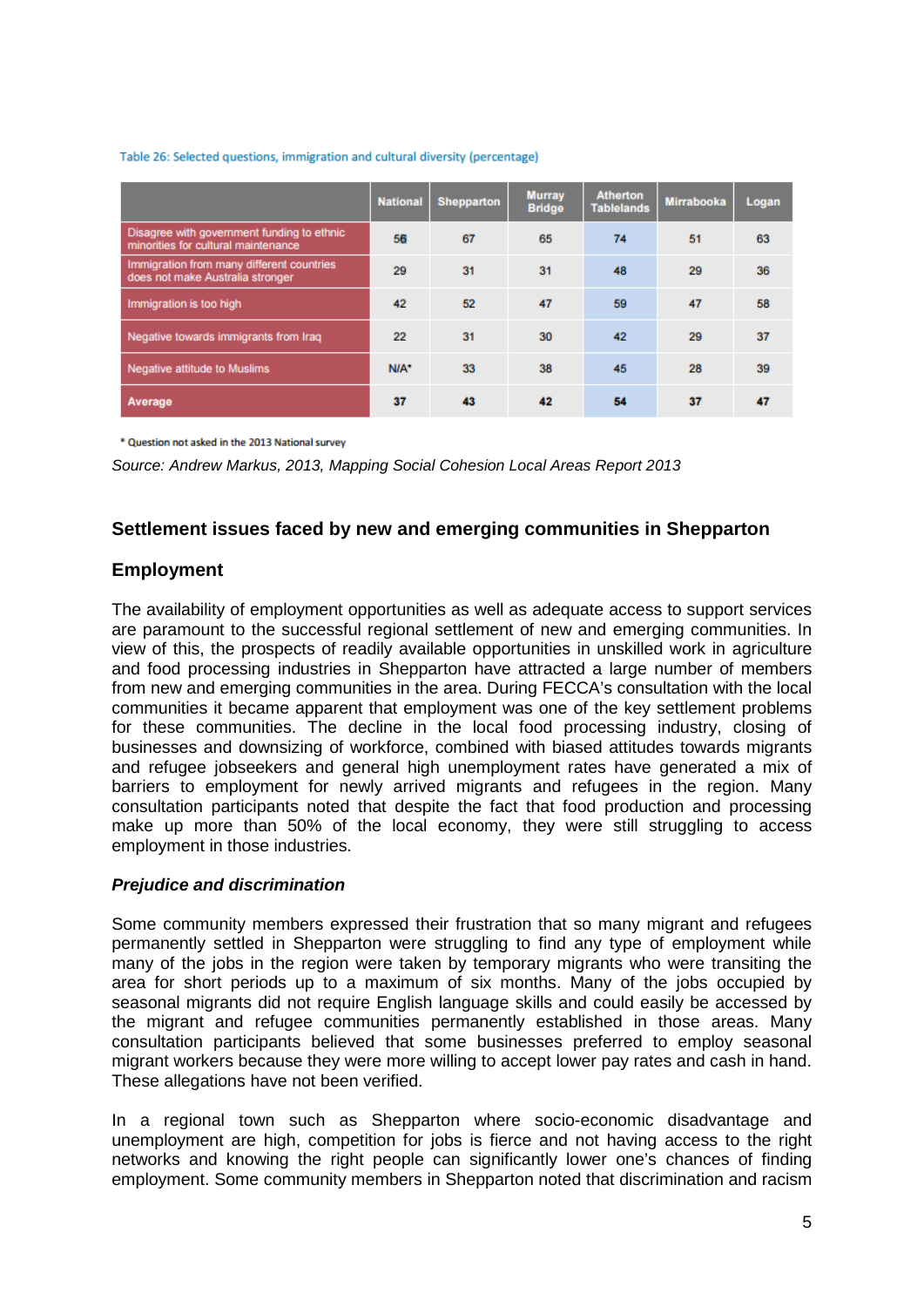were also factors at play. Misconceptions about migrant and refugee jobseekers' ability to do a job add a different layer of barriers. Participants at the consultation noted that local employers didn't tend to employ people from migrant and refugee backgrounds despite labour shortages and high demand for unskilled workers.

The lack of engagement and trust between employers and jobseekers from migrant and refugee backgrounds translates into the reluctance of small businesses in Shepparton to employ jobseekers outside of their personal networks. A participant at the consultation highlighted the need for personal connections to find employment:

*If you are white Australian you will get a job. For anything that you need to do here you need to be connected with someone. It is not really racism, but maybe when you go for the interview they put in their mind that you don't have any experience or anything. So they are worried that they if they would give me the job then I would not do the job right. It is not about racism but the trust.* (Sudanese woman)

One participant explained that there was a large cannery factory in Shepparton that had the potential to employ many of the community members. However, only a small percentage of the members of new and emerging communities in the area were working in this factory. Some consultation participants suggested that this might be because employment agencies and employers lacked an understanding of people's backgrounds, their skills and how to communicate with them so they were reluctant to hire them because they assumed there were too many challenges involved.

Some community members identified instances of direct discrimination and prejudice against them in gaining or maintaining employment. As an instance, one community participant in Shepparton felt that his accent was used as an excuse to end his employment after his probationary period, despite having performed well in the role. Consultation participants agreed that prejudice and discriminatory behaviour is prevalent in Shepparton especially within small businesses that are not owned by people from migrant backgrounds or those familiar with the migrant experience.

*I think there is bias and prejudice existing, we need to acknowledge that, but also people might be uncomfortable, they might not be familiar with having somebody on board who speaks English as a second language, and therefore is too hard, they might feel like they might offend somebody if they say the wrong thing. If people are uncomfortable or unfamiliar with the cross-cultural engagement then that can be a challenge for people as well. They might not want to be prejudiced or biased but they are afraid that they might be in their unfamiliarity*. (Service provider)

Members of the Congolese and Sudanese communities in Shepparton noted that service providers and employers in Shepparton made a lot of assumptions about jobseekers from African backgrounds, including about their skills and the circumstances they are coming from. They noted that because of their portrayal in the media, African jobseekers were perceived as less likely to be able to meet the roles and responsibilities of a job and were facing misconceptions about their previous work experiences and life circumstances. As an instance, a Congolese male highlighted:

*It is understandable that employment is such an issue for Africans. What people see on the TV about Africa is wars, people in refugee camps drinking murky waters, it is Ebola. So you bring an African to work in a factory he doesn't have the positive story about where they are coming from. And that makes it harder for the employer to give that person responsibilities. There is misconception.* (Congolese man)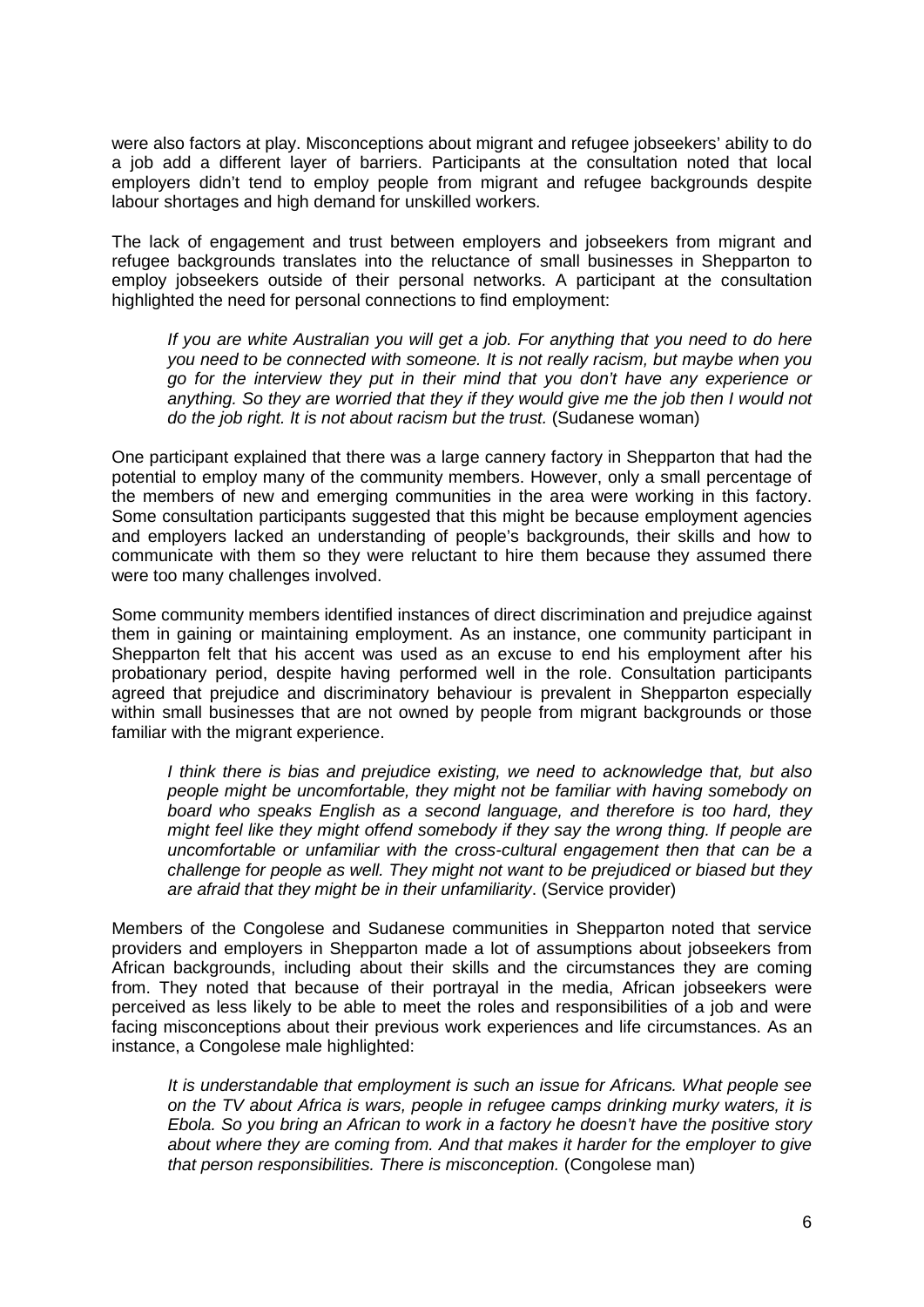#### *Skills recognition*

The expectation that all the members of the community will access unskilled work in agriculture and food processing industries fails to recognise the diversity of skills, experiences and career interests that new and emerging communities bring with them. The ability to find employment that matches one's skillset was noted as a key issue during our consultations. The type of employment provided in Shepparton's canneries, orchards or farms might not fit with people's skills and career objectives, while skilled work opportunities are very limited. The lack of employment prospects in areas other than the food processing and farms impacts the sustainability of a critical mass of migrants and refugees in the region, as many are driven out to seek opportunities in the main metropolitan locations.

The Iraqi community members participating in the consultation noted that the majority of Iraqis in Shepparton came as educated migrants or refugees, some of them having high school diplomas and degrees. The majority of them came from urban settings where they were working as carpenters, plasters, plumbers, or other trades or skills areas which could become a great asset for the Australian job market. However, the local labour market does not benefit from the expertise of these communities while qualified members of the community continue to face barriers in accessing employment that corresponds to their skills.

Most of the community members in Shepparton were not aware of the skills and trades recognition services. They noted that Centrelink, employment services providers or skills recognition services didn't promote these options to them and did not provide any information about how they can have their experiences and skills recognised so that they can benefit from it and work in areas that would fit those skills.

The biggest criticism was directed towards employment services providers and their responsibility to discuss with their clients the history of their work experiences and skills acquired in their home country. Community members in Shepparton noted that job seekers were normally asked by employment services provider about what certificates they had, ignoring the fact that they might still have certain skills without having them certified. Employment services providers should have cultural competency and understand that different countries have different certification systems or ways of recognising someone's skills without having a formal document. Many could have come from situations of displacement and refugee camps where they didn't have access to formal education, training or attestation of their skills despite having many years of experience in a specific trade.

*The other problem is that the majority of these communities are refugees or migrant but not skilled migrants so they are not going to have this experience about recognising your degree or trades in order to get the visa. So we don't hear about it and there are no agencies specified to contact. They should promote it more through Centrelink or job services. Some people can have good experience like a carpenter for example but nobody is going to push them to have that experience or skill recognised. We have many in the community with experiences as mechanics, plumbers or plaster, etc but they never heard of the opportunity of having their skills recognised.* (Iraqi man)

Another community participant noted that not having their skills from overseas recognised was a great issue along with not being able to find opportunities in their areas of expertise. Other community members commented that even if their previous skills were recognised and they managed to find a job in that area, they would likely be employed at an apprenticeship level and paid accordingly. One consultation participant cited an instance when he found a carpenter job advertised in a newspaper but when he called the employer he was informed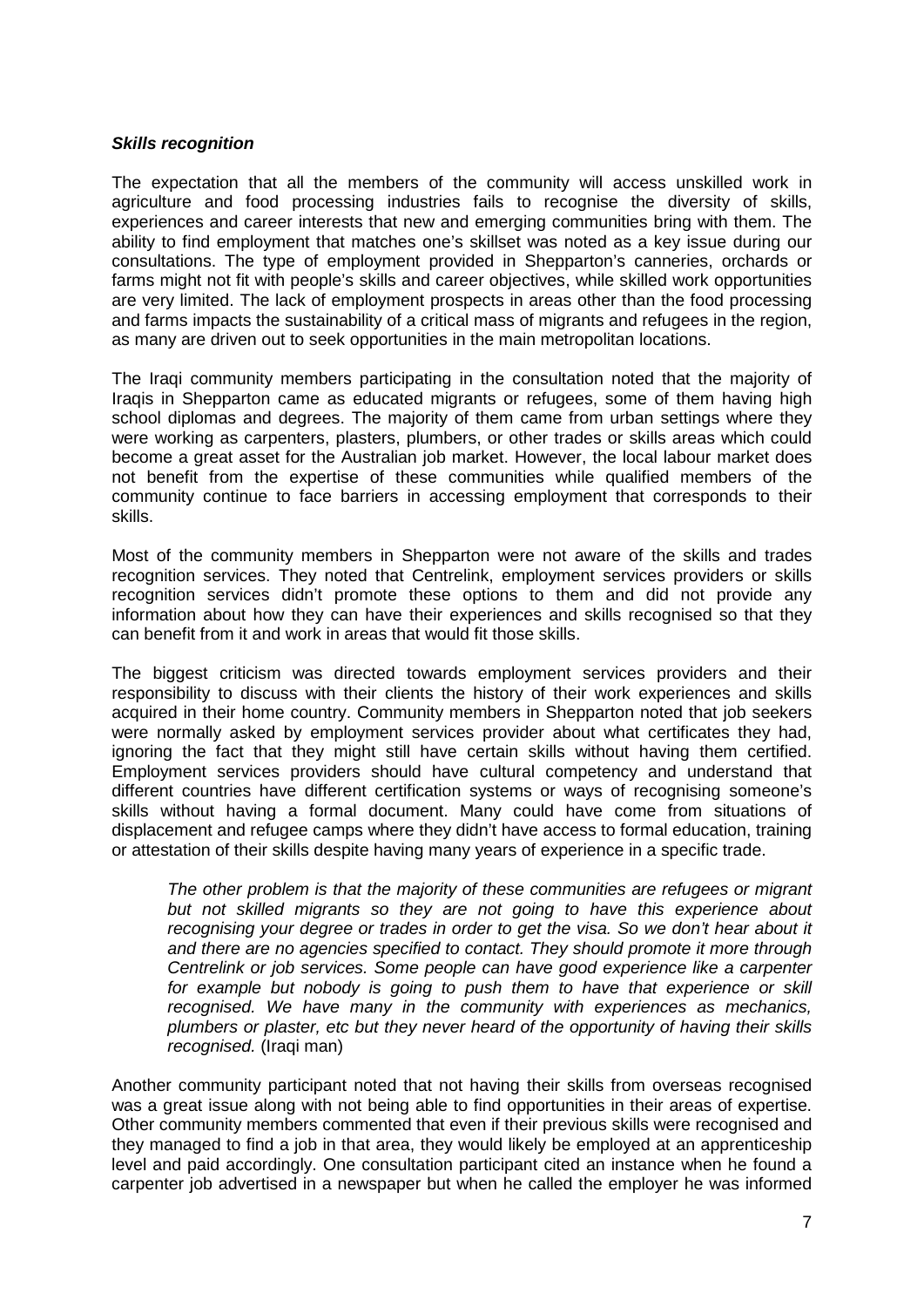that despite having 10 years' experience as a carpenter in his country of origin, his wage would be less than the normal rates because he didn't have any experience in Australia.

#### *Exploitation and work compensation entitlements*

Accounts of alleged exploitation of migrants and refugees in Shepparton were discussed during the community consultation. Service providers noted that a number of migrant and refugee workers in the region were falling under the radar of government agencies such as Centrelink and Jobs Services Australia and worked in regional areas doing farm work for cash in hand. They explained that limited access to meaningful employment is something that puts people at risk of exploitation because they are willing to explore any informal means of accessing employment when all the others avenues have been exhausted.

The risk of exploitation is exacerbated by the fact that a number of migrants and refugees are not registered with Centrelink or any other Government agency and therefore they are not receiving any support. Some of the factors that make this group of job seekers vulnerable to exploitation in addition to a lack of job opportunities and support are a lack of work entitlements, lack of understanding and awareness of their rights under the Australian workplace relations system and language difficulties.

FECCA is aware that the Fair Work Ombudsman plays an important role in educating culturally and linguistically diverse backgrounds about their workplace rights and entitlements. However, our community consultations revealed that newly arrived migrants and refugees in the Shepparton area were not aware of the role of the Ombudsman and how they could access support. The alleged prevalence of exploitation happening in Shepparton and other regional areas is extremely concerning and indicates that the engagement strategy adopted by the Fair Work Ombudsman might not be effective in this area and is not reaching out to these communities.

Similar concerns were raised in relation to migrant and refugee workers' awareness of workers compensation entitlements. Community perspectives noted that many people with physical injuries from migrant and refugee communities were not aware of their right to access workers compensation in case of injury and were not familiar with what was considered unsafe working conditions.

*I've seen a lot of people with various physical injuries as a result of working in agriculture. And they haven't been able to access work cover, even though they were being paid and paying tax, they were not familiar with the work cover process. They have long lasting injuries that makes it difficult for them to find work now because of ongoing body pain. They didn't access work cover because they didn't have any idea about it. And it's too late now.* (Service provider)

### *Provision of employment services*

Employment services play an essential role in addressing the above mentioned issues and other barriers such as language proficiency, work experience and familiarity with Australian workplace cultures and employment systems. The effectiveness of service delivery depends on agency's ability to adequately engage with its diverse client base and to provide a tailored response to their needs.

New and emerging communities in Shepparton have expressed significant frustration in relation to the local provision of employment services. Criticism was noted in relation to employment agencies' lack of understanding of their client base, including the backgrounds they were coming from, their circumstances, what skills they brought with them and what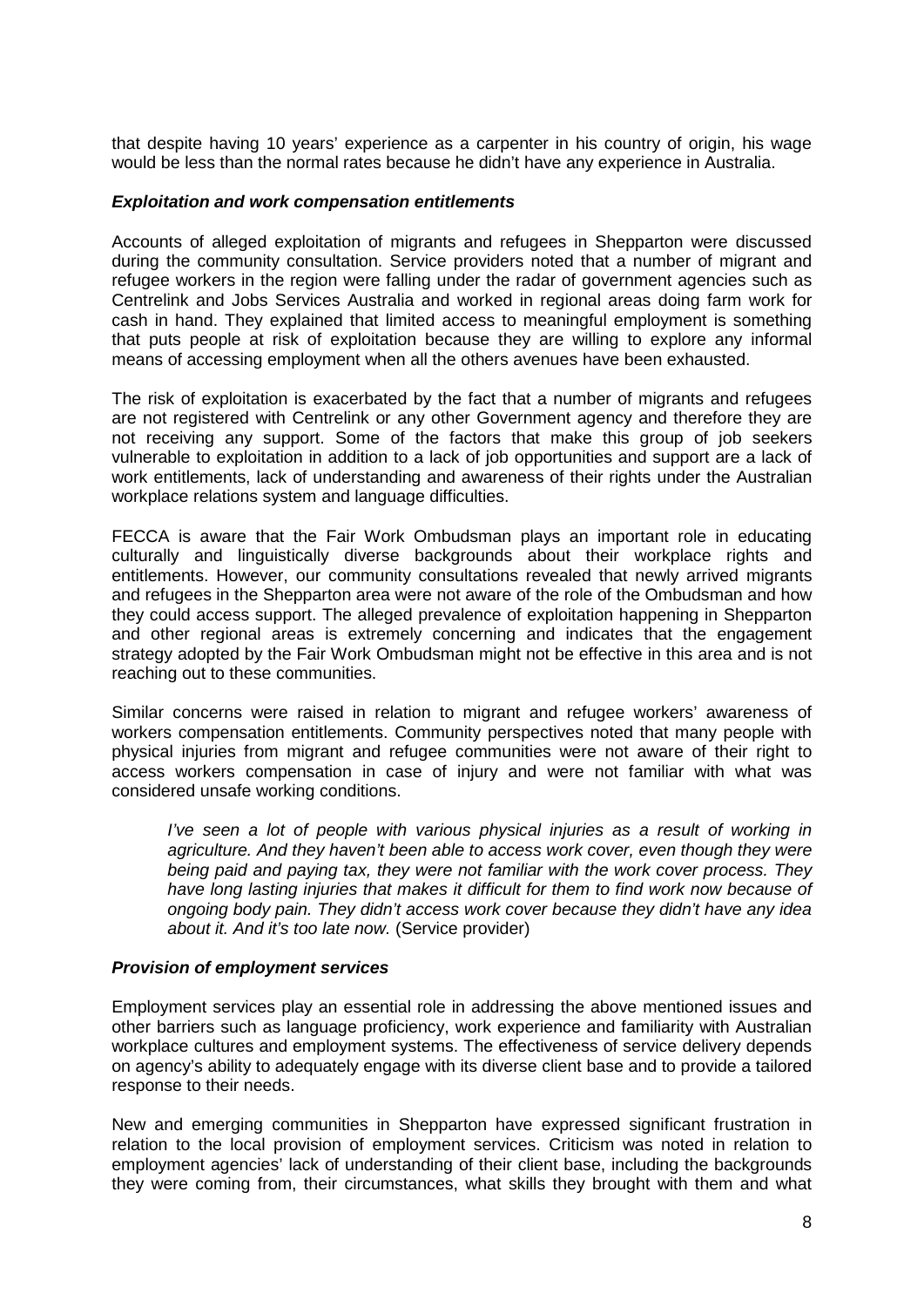their migration journey meant for them and their ability to find employment. A lack of consideration of the impact that refugee-like experiences could have on someone's ability to access employment is reportedly hindering employment agencies' ability to provide a tailored service, personalise their engagement and deliver adequate employment outcomes for their clients.

This lack of awareness and cultural competence is translating into client dissatisfaction with the service and inadequate support. Consultation participants noted that employment agencies were treating them as if they had been born in Australia and were not provided with additional support, despite presenting complex issues, including language barriers, experiences of trauma, mental health issues, disruptions in their education and employment history due to protracted displacement, and lack of familiarity with Australian workplace culture and systems, including the process of looking for a job and attending an interview.

Community members cited instances where jobseekers with poor English skills and illiterate in their own language were simply directed to a web search engine or newspaper to look for employment opportunities. They explained that this happened despite the service provider being aware of the client's language barriers which became apparent from the difficulties they were having communicating in English with the services providers themselves. Reading written information such as job adverts and understanding the requirements was a significant challenge and considerably decreased the chances of jobseekers to achieve a positive employment outcome.

*When you go to the reception I talk my language because I don't' know English, we can't communicate. So communication at the reception is the first issue. Now I need to go and look for a job. They will put a newspaper on the table and tell you these are the types of jobs that are available, go and look for them. But I have a problem to communicate with them, how am I going to know what is here? But I am under pressure, I have to do it. (*Sudanese man)

In addition to limited cultural competence, employment services in Shepparton were criticised for their lack of flexibility and ability to adopt a tailored and creative approach to service provision so that a client's previous experiences, skills, background and personal circumstances can be considered in a holistic way. Community perspectives indicated that employment services were generally not client centred and therefore not effective in identifying and responding to their diverse pool of clients. Feedback indicated that employment services were driven by the service rules and what the service provider wanted to prioritise and deliver, instead of being driven by consumers and their expressed needs.

Many community members commented that the current design of the employment services did not cater for newly arrived migrants and refugees because of rigid rules, operating guidelines and structure which were most suitable for people who were born or have lived for most of their life in Australia, had good command of English, a general awareness of the local workplace cultures and systems and perhaps local work experience. Because of this streamlined focus, employment agencies do not have the tools to adopt a more tailored and innovative approach and develop an understanding of the diverse backgrounds of their clients and the support they need. Community views noted that this was reflected in the inadequate support provided by employment providers to migrant and refugee jobseekers and on the low job placement rates for this group.

*[T]hey will not understand the background of that person, how to communicate with them, what's their abilities and skills, what is the background they came from? How to work for that person? Is he a refugee? Did he come from Iraq? How much do you*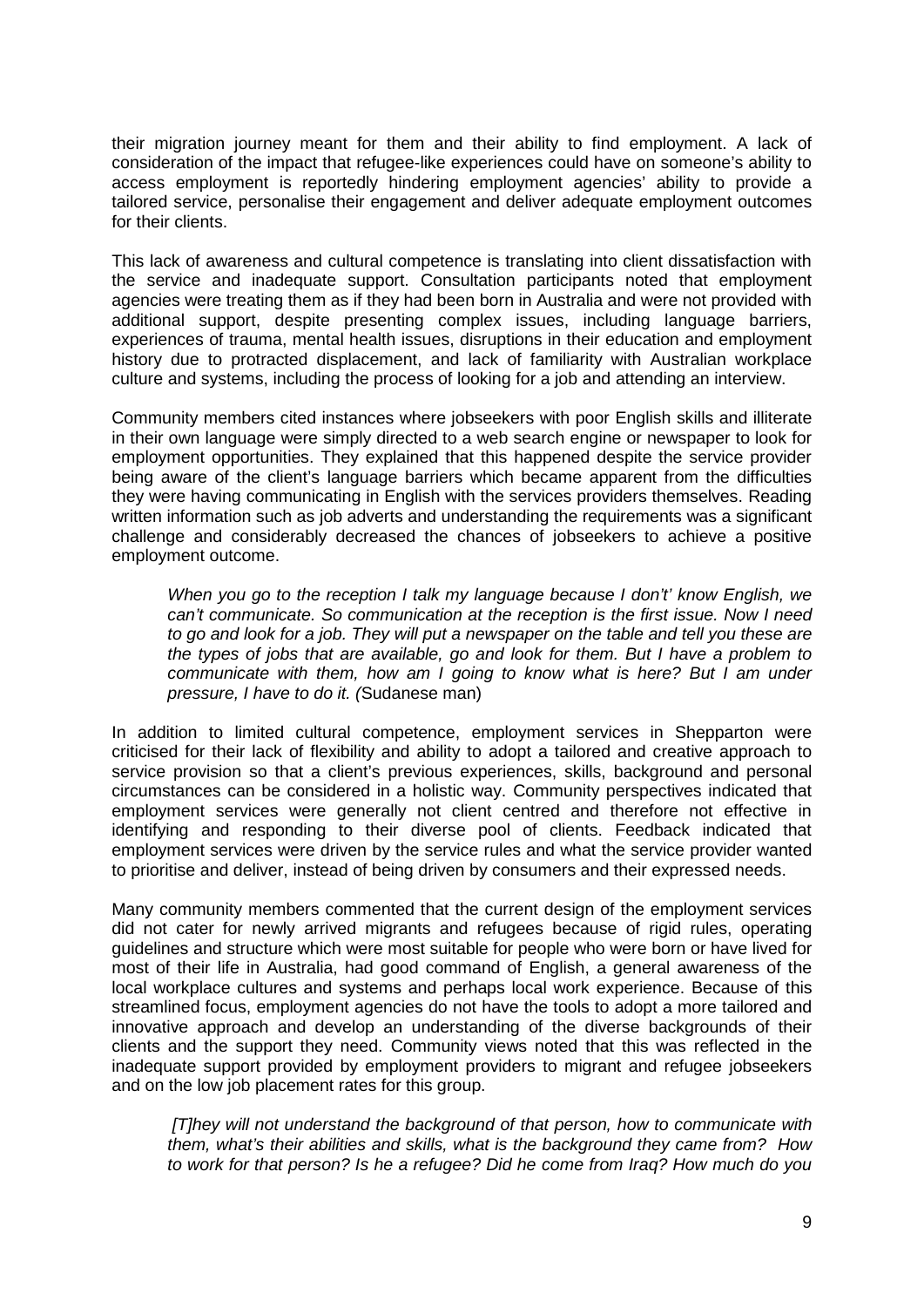*know about their country? Maybe that person has a diploma in something or a degree and is not just a refugee coming from the desert*. (Iraqi man)

A strong sense of disillusionment was shared by most of the consultation participants who explained that they didn't trust that employment agencies would help them access employment, and the only reason why they continued to access these services was because they were constrained to do so by their Centrelink requirements and they were accessing them as a 'tick-box' exercise. Some community members reported that they had been accessing employment services for 4-5 years without any positive outcome.

*We don't receive much help from the employment services providers. I've been here*  for 8 years and they only helped me to find a job on a farm where I worked for 2 *years. But after that, for 6 years, nothing. Always calling me for the next appointment but nothing. No suggestions. Sometimes they help me fill in the application but I always get rejected. And I have my experience and my certificate 3 but still no job. The employment services are just telling me to keep applying. (Congolese man)*

*Employment is one of the biggest problems in Shepparton and around the area and many access the employment services despite not having good English skills and knowing that they won't be able to find a job. They continue to access the services but they feel lost because they don't know how to find a job*. (Iraqi man)

Reflecting on their frustration with the service, some community members suggested that the Government should actively monitor how well employment agencies were performing in relation to newly arrived migrant and refugees and they should review the number of migrant and refugee jobseekers that mainstream employment services have successfully placed in employment over the last several years. The results of such review should be able to identify the gaps in delivery and the design of services, as well as recommend actions for redress.

Members of new and emerging communities noted that in a small regional location like Shepparton, word of mouth and community connections are particularly important when accessing employment. Many consultation participants explained that the few employment opportunities they were able to find were through their own means and with assistance from their communities and not through employment agencies.

The effectiveness of employment services in addressing barriers to employment for migrants and refugee jobseekers is negatively affected by their lack of creativity and proactive approach to identifying issues and addressing them. Members of new and emerging communities in Shepparton provided feedback about the lack of viable options put forward to them by the employment agencies. Many of them reported that they were trapped in a cycle whereby they are referred to the job agency by Centrelink but they are unable to speak English so the employment agency will refer them to English classes. However they have large families to support and have to work, so learning English without getting a job is not a suitable option for many of them.

*It's hard to find a job even if you speak a bit of English. The government is pushing them to work but they can't speak English. Then the Government is pushing them to go and study English but they have families to support so they have to work, so what can you do?* (Sudanese man)

Local community members believed that breaking this cycle required a creative approach. They suggested that English language barriers could be addressed in a more suitable way by providing people with more support to learn the language and other skills on the job rather than solely in a classroom environment. This could address other challenges such as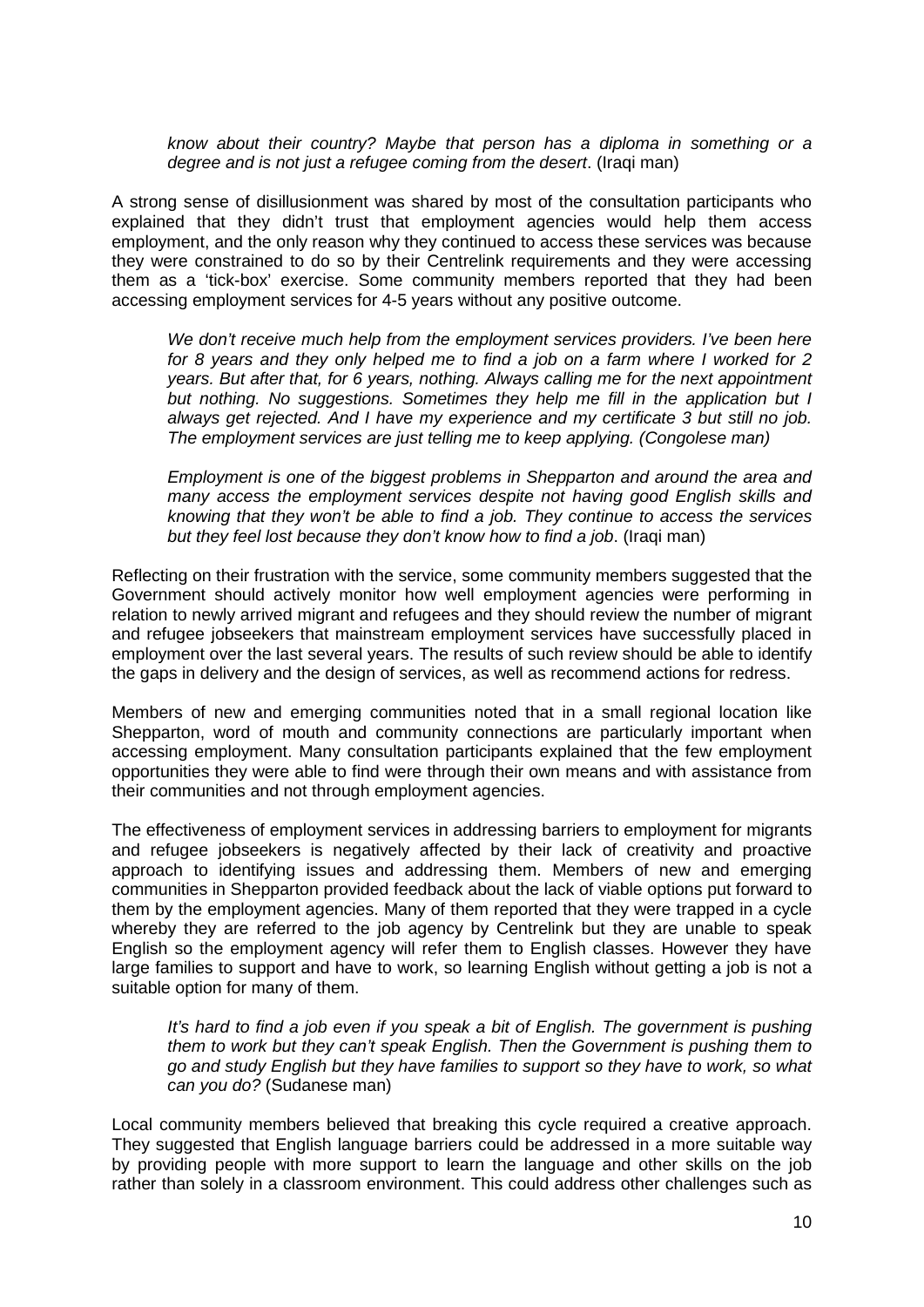the risk of losing work skills while studying and it will allow them to build some work experience and earn a living while learning. This solution could work as an arrangement between the employment services provider and the employer that would allow jobseekers to be placed in employment while continuing to receive support to develop their language and professional skills on the job. Such a program could produce better results in terms of language and skills development than class-based training and would also encourage businesses to adopt a more positive approach to cultural diversity in the workplace and combat discrimination.

A different perspective on English language proficiency and access to employment was provided in relation to the type of work mostly available in Shepparton. Both service providers and community members commented that the local job market did not present too many challenges in terms of English skills because the language requirements for working in orchards, farms or canneries were not as stringent. The type of work required in those industries did not involve much communication in English other than the basic language and employees tended to work alongside members of their communities, which meant that they were able to speak their own language and missed the opportunity to practice English.

Service providers have warned that the easy access to this type of employment and the comfortable environment of this type of work for new arrivals could create issues for this group of jobseekers further down the track though. Lacking opportunities for learning or practicing English can get people stuck in a cycle whereby working in farms and orchards is the only employment they can get because they didn't learn the language and they did not develop their skills so that they can work in the areas they are interested in.

*[T]he problem is that they end up staying in that type of employment rather than trying to find other employment because it is what they can do and what they feel comfortable with. They are not pushed to do something else. And I think that because of that there is only a relatively small number of new and emerging communities that are accessing employment services. They use other community members to find farm work or there are some contractors set up here to provide workforce.* (Service provider)

### *Working in partnership with local businesses*

Drawing on the above discussions, consultation participants have agreed that employment agencies should play a bigger role in brokering better understanding and relationship between employers and jobseekers, as well in helping to break misconceptions about migrants and refugee jobseekers in the workplace. Both service providers and community members have highlighted that employment agencies cannot deliver outcomes without involving the employers in the process and without investing time and resources in getting to know a client's abilities and interests and act as an advocate on their behalf to the employer.

Local businesses might not have access to the same level of information about the local job market as employment agencies have and therefore they might not be aware of local workforce issues. This lack of awareness does not allow them to contribute to the communities in which they operate by developing strategies to address workforce issues. Employment agencies should take up the responsibility of educating employers about the barriers and needs of employees and job seekers from culturally and linguistically diverse communities as well as the benefits of having a culturally diverse workforce. Employment agencies should demonstrate better leadership in promoting the skills of their culturally diverse client base and work towards breaking the stigma, building trust and preventing discrimination.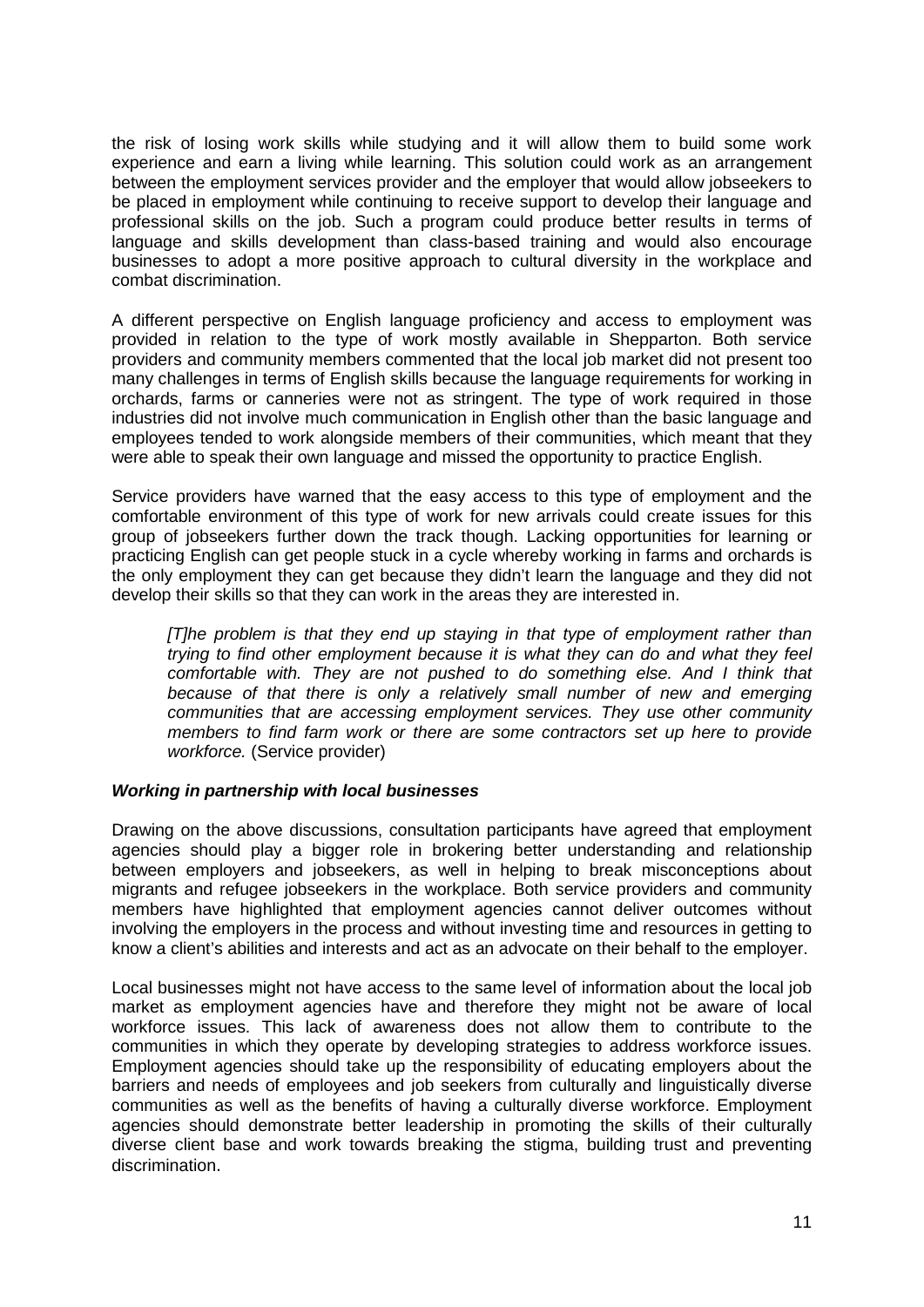FECCA is aware of good practice examples where such partnerships between employment agencies and businesses have delivered excellent employment opportunities and outcomes for newly arrived migrant and refugee jobseekers and agrees that such models could benefit the local new and emerging communities in Shepparton.<sup>[13](#page-11-0)</sup>

Adopting a more engaging role as a liaison between jobseekers and employers, also means that employment agencies need to maintain their responsibility over a client's wellbeing after they are placed on the job to ensure that they receive adequate support to fulfil the roles of the job, including skills and language training and the provision of information about workplace rights and responsibilities. A two way engagement should also facilitate clear understanding between employers and jobseekers about the expectations on the job, including the support that was needed to ensure the best employment outcomes.

### *Self-employment*

Consultation participants commented that there was a lot of entrepreneurial interest amongst new and emerging communities in Shepparton but that members of these communities lacked access to adequate support and information about how to set up businesses.

Some consultation participants quoted the New Enterprise Incentive Scheme (NEIS) program as an excellent initiative for helping jobseekers to set up and run their own business while still receiving the equivalent of a Centrelink payment. General feedback received about the program was very positive, with participants noting that it was generally quite successful and had positive outcomes for its beneficiaries, but that there is a need for increased promotion of the program to the local communities and provision of information about setting up small businesses. A Congolese community participant noted that he had benefited from the support of the NEIS program when he tried to set up his own IT business and suggested that employment services should focus on promoting better awareness about this option.

Some service providers explained that the program had been a great success in Shepparton and provided a great employment alternative for migrants and refugee that had certain skills, but that it didn't seem to be running in the area anymore. They too noted that there was a need for greater dissemination of information on this because the process of setting up their own business was seen as very complex by the local migrant and refugee communities and they needed more support to understand the requirements and regulations around setting up a business.

A Service provider in Shepparton reported that some local communities had attempted to provide childcare services by starting and running family day cares. They noted that some Registered Training Organisations (RTOs) mislead many new and emerging community members into enrolling in bogus childcare courses and the local market was now saturated with people who hold qualifications in home-based childcare. Some of them tried to set up their own business without being aware that their newly acquired status of self-employed meant that they were no longer eligible for Centrelink payments. Without Centrelink support and without the knowledge of how to run a business these people are at great risk of financial difficulties. Many of them didn't know what their reporting requirements were to Centrelink, how to do profit and loss statements and how to declare their income. According to local service providers, many community members had to cease their home-based childcare services as they were not lucrative and they struggled to manage them.

<span id="page-11-0"></span> <sup>13</sup> Such examples include Accor's *Job Ready Program for migrants* - a partnership between AMES, Department of Employment and the Accor hotels and the *Bright Employment* program in partnership with Salvation Army and other employment services providers, (more information on this program available at [http://www.brightemployment.com.au/index.html\)](http://www.brightemployment.com.au/index.html)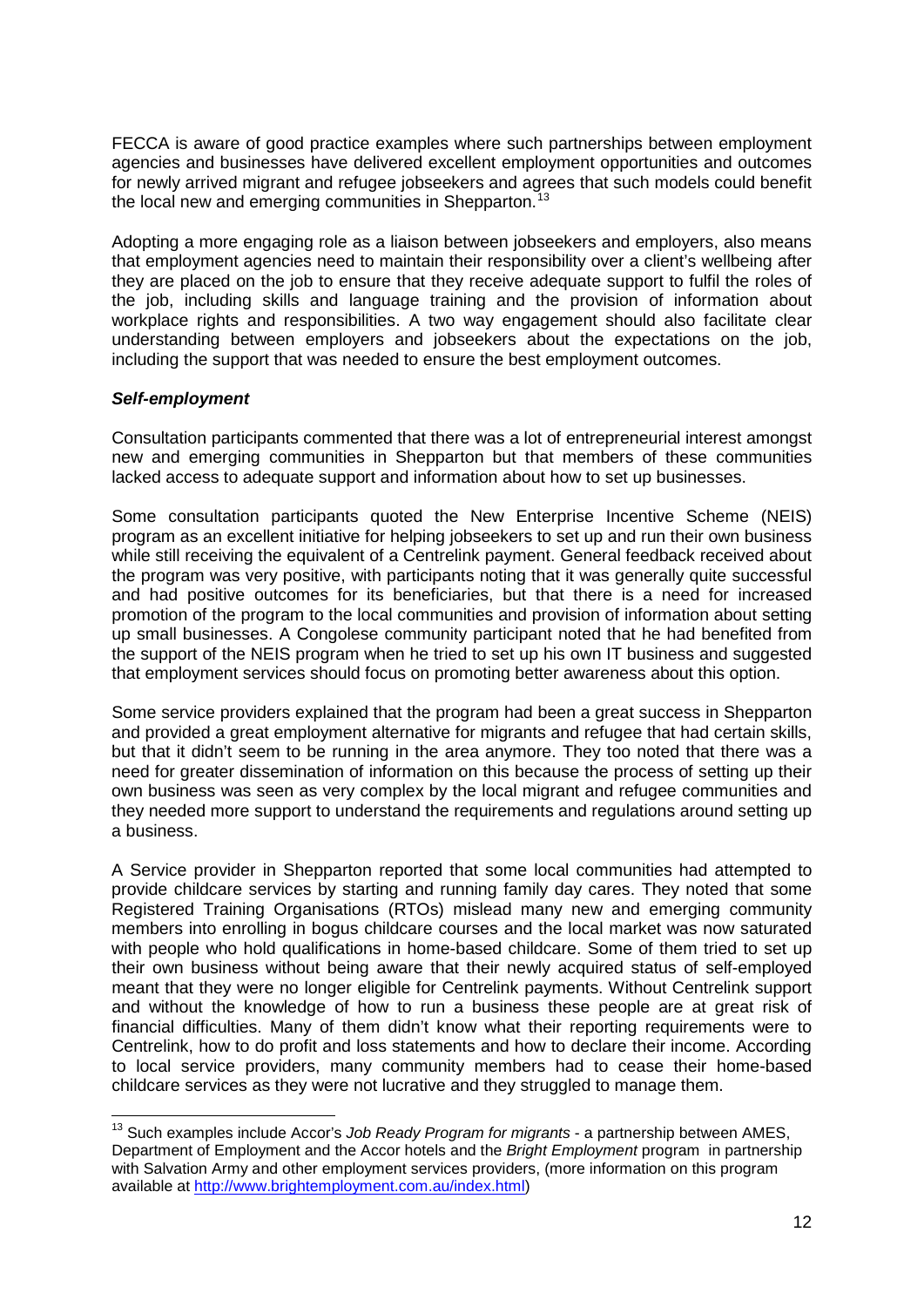### *Volunteering and work experience*

Feedback from community members in Shepparton reiterated that lack of local work experience was a major barrier for many jobseekers from new and emerging communities. For many their migration history could include significant periods of time spent in situations of displacement and therefore disrupted employment history. Reengaging with the labour market can take a longer period of time even for those who come to Australia with previous qualifications and skills. Volunteering has been at times suggested as a means to address these gaps in experience and become familiar with the Australian workplace culture.

Service providers in Shepparton noted that a particular issue in the area in terms of volunteering opportunities was that not many local businesses or organisations were either willing or had the necessary resources to support someone in a volunteering role. Placement of migrant and refugee jobseekers in volunteering positions relevant to their qualifications and interests required an adequate organisational infrastructure and some investment on behalf of the host organisation in order to be able to manage volunteers. Addressing language and cultural barriers for volunteers form migrant or refugee backgrounds would require one-on-one support and therefore the ability to employ adequate human resources to coordinate this support. Without incentives or financial support from the government, many organisations are reluctant to engage in volunteering programs with people from non-English speaking backgrounds because of the perceived costs and because they don't feel comfortable with the challenges that the person might face.

Shepparton was a trial area for the *Work for the Dole* program so some community members were able to provide their views on the effectiveness of the program. Some of them commented that the 'work for the dole' placements should be developed into real jobs instead of being volunteering opportunities or at least should involve experiences that are real employment pathways and are connected to a person's skills and professional interests. One Sudanese male in Shepparton noted that sometimes the opportunities provided required them to work in charity shops or cleaning the toilets at the train station which might not be the most suitable or helpful work experience for the type of jobs they were pursuing.

# **Education and Training**

Feedback received about education and training from new and emerging communities in Shepparton covered a wide range of issues, including English language training, school education, and skills training. General comments about English language programs were consistent with feedback received by FECCA on a regular basis about the insufficient number of hours provided under the Adult Migrant English Program and the lack of flexibility around teaching methods that would take into consideration that some people might be illiterate in their own language or they might have not experienced a formal educational setting previously. A lack of focus on teaching English to prepare people for employment and equip them with language terms related to their career interests and skills was also raised in relation to English language courses.

More practical teaching methods or ways of delivering language training were suggested as potentially providing better outcomes. Some community members believed that it would be much more productive for them if they could learn English while engaged in skills training or employment. This method would allow them to learn language relevant to their area of expertise and increase their chances to access meaningful employment.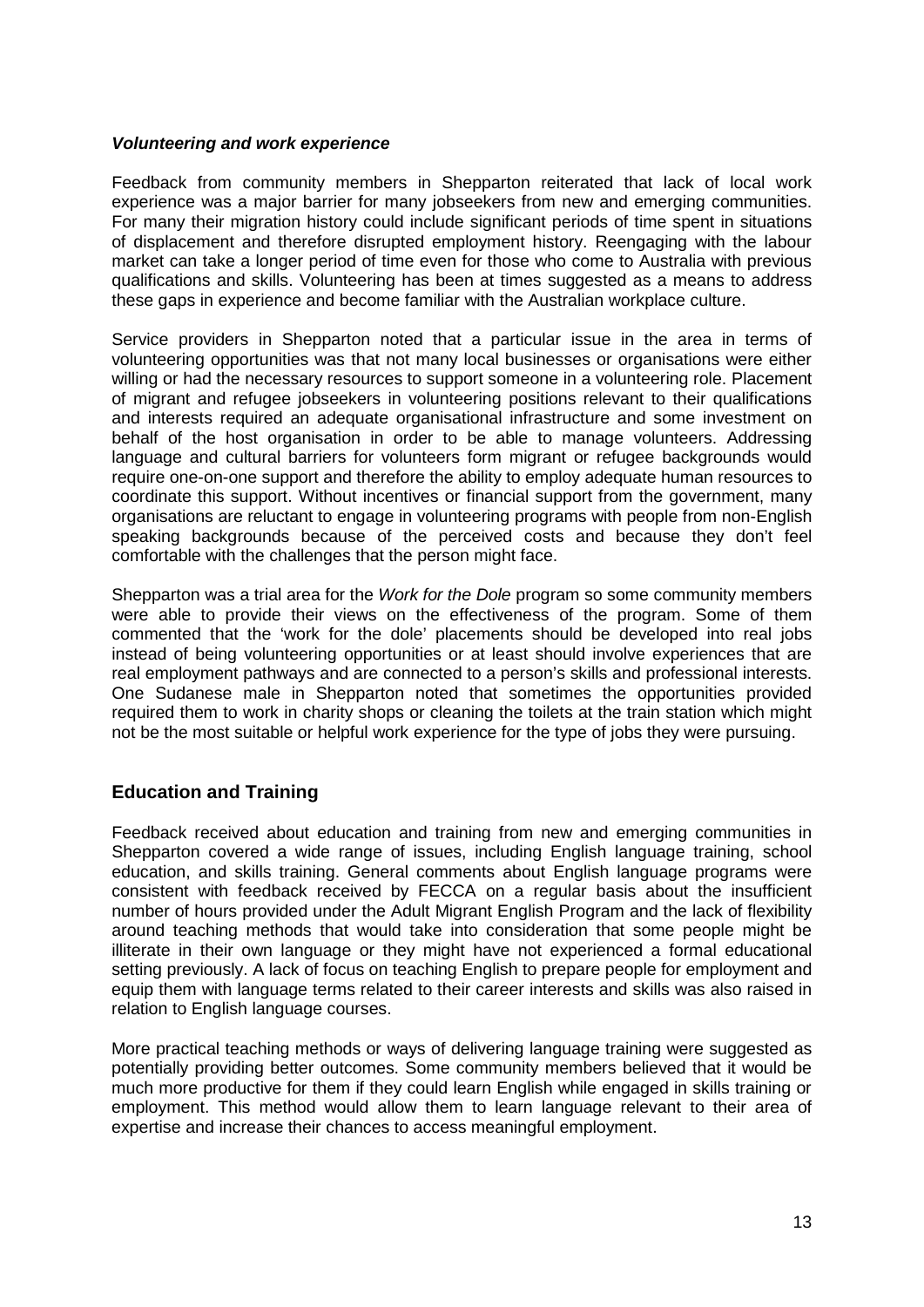The potential of training programs to constitute a career pathway was also discussed by new and emerging communities in Shepparton. Limited variety of training and study courses delivered is an issue common to many rural and regional localities and was highlighted in Shepparton. Community members in Shepparton noted that there was a mismatch between the courses on offer at various training providers and the reality of the local job market. They suggested that training and education providers should seek to better integrate their courses with the diverse backgrounds and skills of their prospective students form new and emerging communities as well with the local demand for skills and employment prospects. One community members for instance explained that training programs should constitute employment pathways and should equip them with the necessary skills required for performing a job:

*Some of courses that I've seen in TAFE were introductory courses. If I want to join a mechanic course and you just give me introduction to mechanics, it is not going to solve my problem. Nobody is going to employ me with an introductory course in mechanics, so there should be a full course that will give you a full qualification and then get a job.* (Congolese man)

A particular issue raised in Shepparton was the alleged exploitation of new and emerging communities by some RTOs. Local communities have reported that some RTOs provided with financial subsidies by the government based on the number of people they have enrolled in their courses, have tried to attract people from migrant and refugee backgrounds, new arrivals in particular, to register in their courses.

The RTOs have reportedly targeted rural and regional communities and new arrivals in particular and provided them with various material incentives in order to convince them to enrol. Community members reported that prospective students were not provided with adequate information about the real prospects of getting a job upon completion of a qualification as well as the language requirements for working in certain industries. Consultation participants explained that that large number of community members in Shepparton ended up enrolling in childcare courses with the expectation that they would be able to open family day care business at the end of it.

The result was that the local market was saturated with people studying for, or qualified in childcare services, without real employment prospects or the ability to run a private business. Because the courses provided but these RTOs are government subsidised, that means that those who enrol in these courses become ineligible for any other government subsidised training programs and therefore can forfeit their opportunity to choose a different career path and pursue a different qualification.

Further concerns were expressed in relation to the education of children in a school environment. Many community members were dissatisfied with the quality of education provided in the local public schools and noted that their children were not getting the level of support required to perform well. One community member noted that there was a striking difference between the level of education and the support provided in public schools in metropolitan areas to children form migrant and refugee backgrounds and what was available in the rural and regional schools. Some community members noted that that there was a lot of pressure on parents to fill in the educational gaps and complement the education their children were getting at school. One Iraqi man noted:

*[A]ll my children are going to primary school. They don't get good support. My children were in year 5 and 6 and they didn't know how to do calculations but they learned. Some of the things I had to teach them myself. Some parents complained that if their children were not good at maths for example then the teachers would say*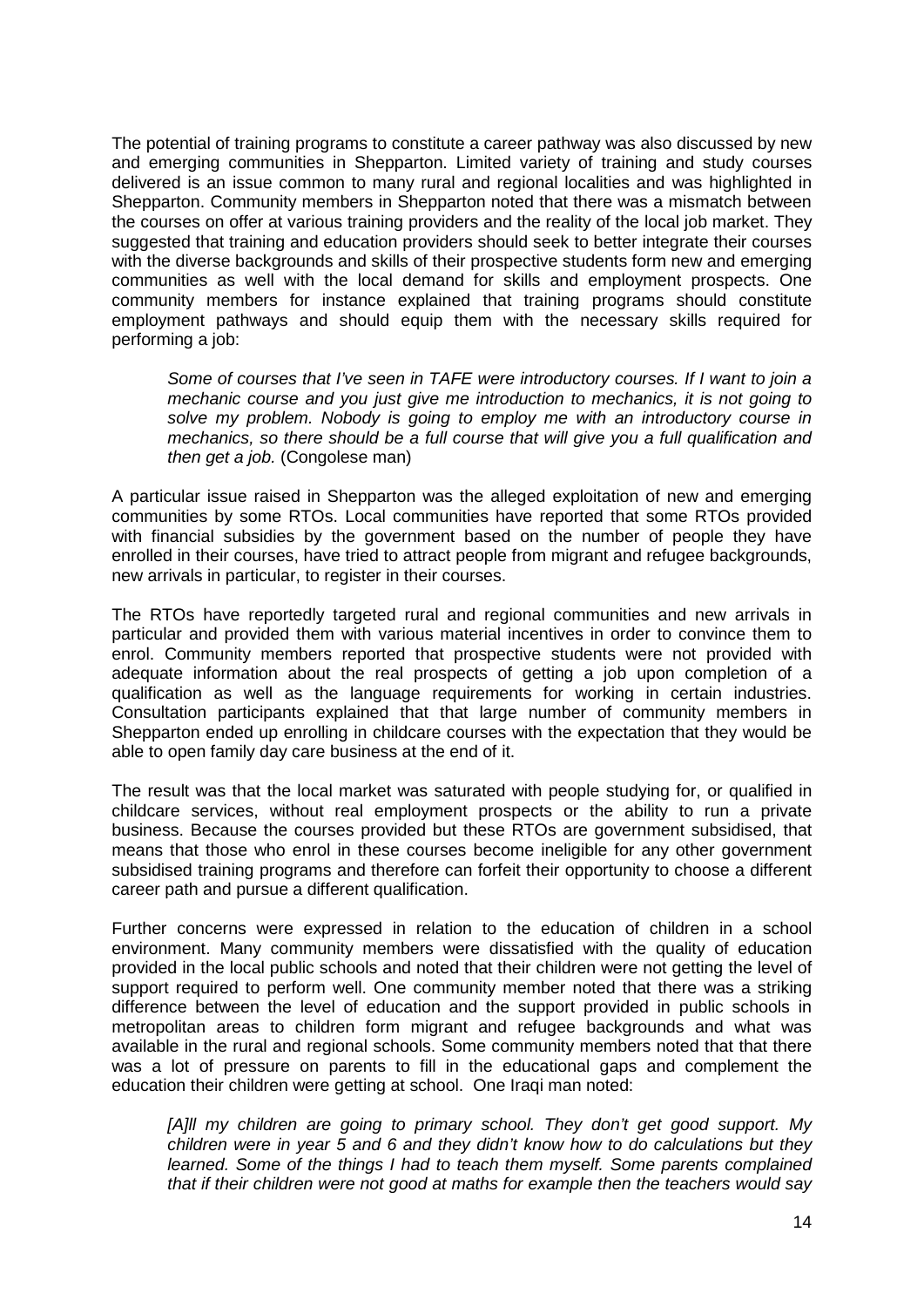*ok then you go and do something else. They should persist and get them at the same level as the rest of the children. We want teachers to follow up. They should be given the opportunity to do as much exercise as possible.* (Iraqi man)

Instances of discrimination and bullying in schools were also discussed. A female community member explained that one of her children had become victim of racism in their school but that she had not been able to receive the support of the school principal to find a resolution for her issue. She noted that the school management had failed to adequately address the incident.

New and emerging communities in Shepparton have reported a lack of enthusiasm within the local schools structure to follow up on migrant and refugee students' progress in relation to English language skills or to promote a climate of social inclusion and free form bullying and discrimination.

# **Engaging with Centrelink**

Consultation participants discussed Centrelink's engagement with new and emerging communities in the region. Some of the feedback referred to the availability of face-to-face engagement and issues associated with the self-service model adopted by the Department of Human Services. Members of new and emerging communities have identified that the automated service delivery and the focus on self-service through internet or over the phone creates numerous challenges for people from culturally and linguistically diverse backgrounds and cannot accommodate their language barriers and limited familiarity with government service provision. The self-service option for new arrivals that don't speak English is not efficient because it doesn't offer language options, so people cannot do their Centrelink business online in their own language.

*If you come from Africa using the phone and talking to an interpreter is very very hard. Our language includes a lot of signs and makes conversation on the phone difficult. It doesn't work.* (Congolese woman)

Local communities in Shepparton highlighted that many new arrivals could be illiterate, lack computer skills and not have access to the internet which would significantly hinder their ability to access online information or the self service system. Language barriers and lack of familiarity with the Centrelink system and entitlements constitute additional challenges. Most of the community members, especially new arrivals, feel that they get better results and are more confident if they can talk to a person face-to-face and they can provide the full details of their circumstances. Face-to-face interaction allows the service to demonstrate flexibility and responsiveness as they can explore the different factors that generate a person's problem and can identify together with the client the best workable solution.

*The focus on self-service through internet, online or over the phone is not an ideal way for new arrivals to access service regardless of their language level. The nuance when you have a face-to-face conversation with someone who knows nothing about Centrelink as government service and what they do, the body language, the eye contact are so important and so critical*. (Service provider)

Face-to-face engagement can also generate difficulties if the right interpreters or bicultural workers are not available. One community member noted instances when he had attended the Centrelink office but there was no interpreter available for his language or dialect so he had to go home and reschedule his visit. With transport being a significant issue in rural and regional locations, having to reschedule a visit to the Centrelink office can be very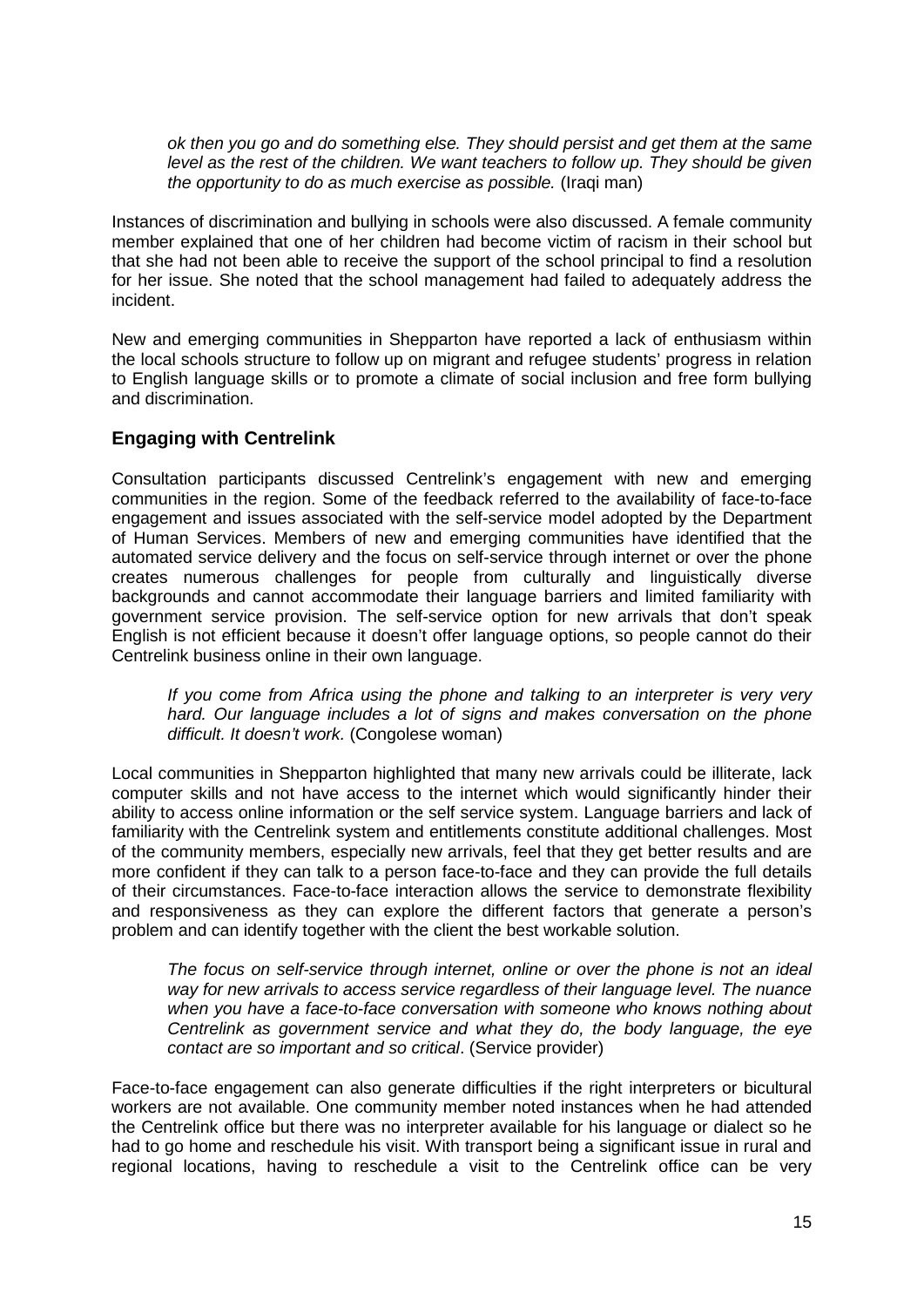inconvenient and costly for members of new and emerging communities. Another member of the community noted that the availability of bicultural workers at the Centrelink office in Shepparton did not reflect the local ethnic diversity. He reported that the office had Iraqi and Afghan workers but they had no one from an African background to provide assistance to the local Sudanese or Congolese communities.

Some other community members reported that they struggle to understand the correspondence received from Centrelink because it is written in English, the information is complex or they might be illiterate. Others reported difficulties with understanding their entitlements and the complex regulations of the welfare system. Getting clear, timely and helpful information about their Centrelink entitlements and responsibilities was an issue for many community members. A female participant in Shepparton noted that she had received confusing and contradicting information from different people in Centrelink.

*[T]he problem with Centrelink is that we never receive the same information about an issue. Everybody is saying something different about the same thing. For example when I asked about the disability pension and how many hours the person is entitled to work, everybody was saying something different. I can't get to the right answer.* (Iraqi woman)

The lack of feedback provided by Centrelink about why applications for certain benefits had been rejected was another issue flagged. Community members noted that many of them were struggling to understand their entitlements and they would benefit from receiving feedback form Centrelink about why their applications were not successful. One consultation participant explained that he had filed an application for a disability pension and submitted numerous reports from the doctor but his application was not accepted and he hadn't been given a reason or explanation for the decision.

In other instances community members commented that they were not receiving timely notifications from Centrelink about irregularities with their benefits and reporting requirements and had their payments stopped without warning and without providing an opportunity to redress the issue. Community members suggested that Centrelink should be encouraged to adopt a more problem solving attitude and ensure that the client was given a chance to explain the situation and fix the issue before their benefits are stopped.

*[I]f there is an error with the payment or the benefit or the application they don't notify the applicant straight away. Sometimes it takes ages to notify them. Because of that long period of notification, it creates more complications in the case.* (Iraqi woman)

Another community member noted that Centrelink should better coordinate its services with other agencies involved in managing someone's case, particularly in a small location like Shepparton where agencies are in close proximity of each other. He cited an instance when he submitted a medical certificate to TAFE to justify his absence from classes because he was sick, and despite that, Centrelink stopped his benefit payment because his illness didn't show up in their records.

Service providers have noted that Centrelink was addressing some of these issues through targeted community information sessions and through ensuring that bicultural workers and interpreters were readily available on site or via the Centrelink multicultural phone line. However service providers themselves noted that engagement at the grassroots levels and targeting the right members of some communities can be difficult and can be a slow process if community members are not familiar and confident enough to engage with government representatives.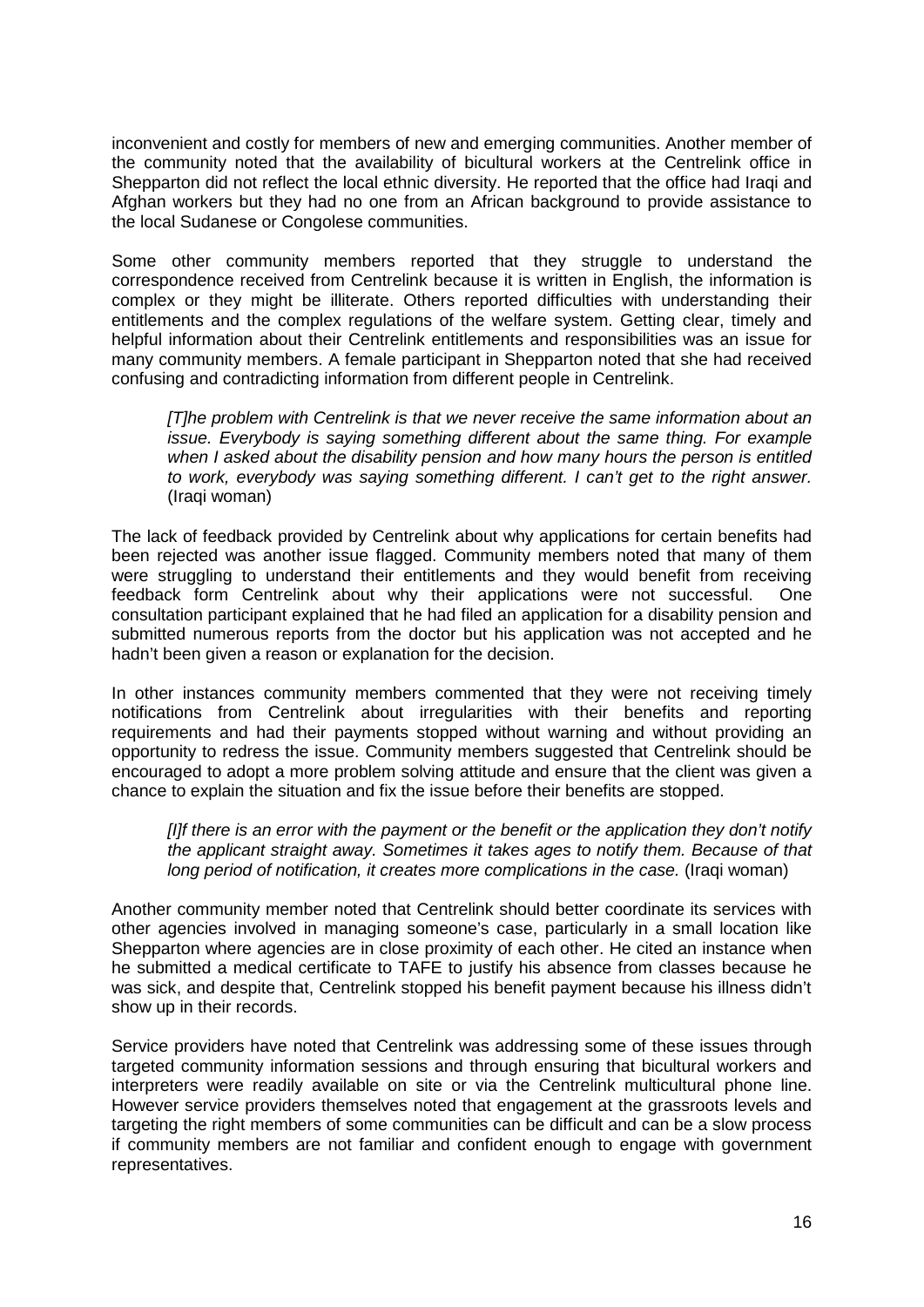# **Translating and Interpreting**

The availability of translating and interpreting services in rural and regional areas has been discussed in more detail in FECCA's Issues paper, *Use of Language Services in Rural and Regional Areas*, developed in May 2014. With regards to Shepparton, members of new and emerging communities noted that there was a significant shortage of interpreters in the region and communities were relying heavily for their language needs on the few community interpreters that were available in the region. This was putting a lot of strain on the community interpreters who were struggling to meet the demands for their service.

FECCA has been made aware of concerning reports that some health practitioners were refusing to access professional interpreters when engaging with people with low English proficiency and were requesting patients to rely on their family members or friends to convey the information to them. Some consultation participants noted that health practitioners refused to register with the free interpreting service because of the additional time required to spend with a patient if an interpreter was to be engaged. FECCA is concerned that not engaging professional interpreters can result in significantly poor health outcomes for the patients and should be immediately addressed.

*Most of the interpreters are usually members of the family for when they go to the doctor or the dentist. There is TIS which is Melbourne based and the Goulbourn Valley health is contacting them whenever is needed via phone. I am aware that there is one locally she only comes one day a week and works with the GVhealth. But apart from that it is a scarce phenomenon and there is no agency in Shepparton*. (Service provider)

*For specialist appointments which can be difficult to get into because of long waiting*  lists, if you have a client that turns up to the appointment and the specialist does not *have an interpreter means there will be very poor health outcomes. I had experiences with specialists refusing to use interpreters and demanding the patient to be bringing their own. The specialist was concerned about liability that the interpreter wouldn't interpret properly. So then he would expect the client to bring their own family member.* (Service provider)

The scarce availability of interpreters in Shepparton was also affecting the local law enforcement agency's ability to adequately deal with community issues. Reliance on community interprets was at times significant because accessing telephone interpreting services was not always possible through the station if the police officers were attending a reported incident in the field.

In the case of family and domestic violence, consultation participants identified that the use of community interpreters in a small town like Shepparton is not always adequate because of the tight community connections, possible conflict of interests and confidentiality issues. Domestic violence can be a sensitive issue not only for the family itself but also for the wider community. Having a community interpreter can affect the objective perspective of the interpretation and can negatively affect the outcome of the law enforcement intervention for the victim. Consultation participants also identified instances when community interpreters utilised on a domestic violence incident have in fact taken part in the domestic conflict and altered the interpretation of testimonies. In another instance the interpreter happened to be offender, without the police being able to identify that was the case because the interpretation had been twisted and turned against the victim. These cases have created significant problems for the victim and for the resolution of the case itself.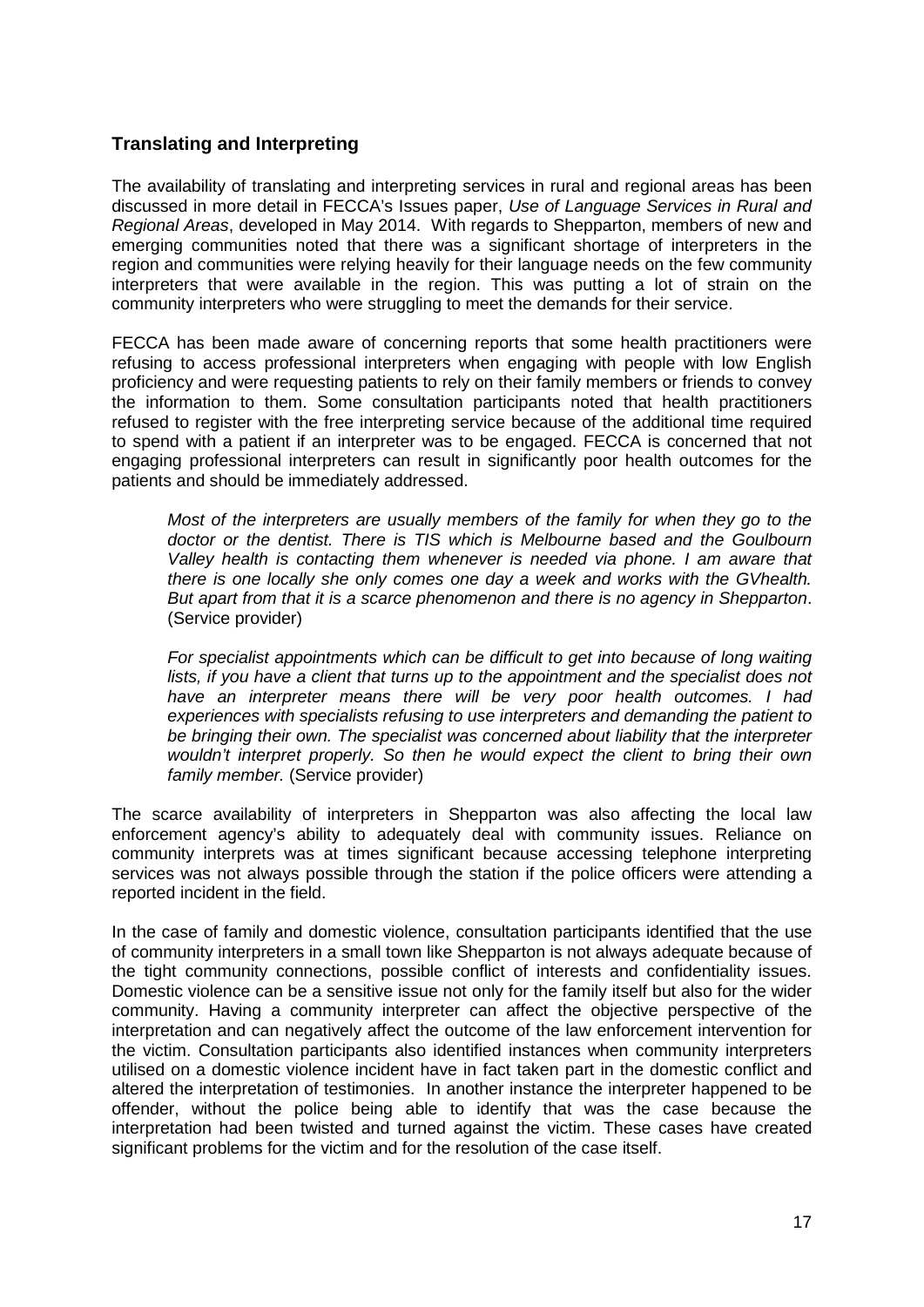Encouraging more community interpreters to undertake professional training and pursue NAATI accreditation had been proposed as a solution to addressing the scarcity of interpreters in the region. One community members commented that in addition to all the other new and emerging languages, Arabic interpreters were still in high demand in the area and more opportunities should be made available to them to pursue interpreting training and qualifications.

# **Housing**

Feedback received in relation to housing highlighted challenges faced by newly arrived refugees and humanitarian entrants in accessing the private rental market and biased attitudes towards new arrivals in the region. Community members explained that their migration background, lack of community connections, referrals and reliance on Centrelink payments are major barriers to accessing housing. The lack of trust on behalf of real estate agents and landlords means that new arrivals are faced with misconceptions and negative attitudes towards their ability to be a good tenant. Some consultation participants suggested that government, as part of the settlement services provided to new arrivals, should develop better partnerships with the real estate agents and mitigate some of the barriers that new arrivals face, including the lack of a tenancy record in Australia and references.

*Every time we were putting an application for the house that we can afford the rent for, we keep receiving a rejection letter saying that the house was not available anymore. And after two weeks if you look on the internet the house is still on the market available for renting. So the question is what kind of people are they looking for? They say no because you are not working, you are new to Australia, they are asking for references. I am not working but I am always paying my rent on time with the money that I get from Centrelink.* (Congolese man)

*[…] they are available for renting but this town is having the first migrant experience and they don't want to rent to new arrivals. You go to the real estate agent and say look I am very interested in putting an application for this house. And in couple of hours they will call and say it is gone that someone else came. And in a week we still see that the place is available.* (Sudanese man)

An additional issue identified was the lack of information about tenant's rights and responsibilities. Community members explained that many of them were not aware of the beginning about their rights and responsibilities and didn't know that once they move into a new house they should check that everything was in good order and record any irregularities. One female community member cited an instance where she had moved in a house where the carpet was damaged but she didn't consider reporting it to the real estate agent. As a consequence the real estate agent placed the blame for the damage on her and compiled a report on the situation which was filed to her tenancy record. The report worked against her when trying to access the rental market again.

*[W]hen we came here we didn't know that we had to check if something was bad in the house. And then when the landlord came they said that we damaged the carpet here and damaged that there. But that was the way we found it. The discussion had no solution. And they made a report about it and when we looked for another house we wouldn't get the house because of that report of previously damaging a house. We weren't given a chance to explain that we didn't damage the house and that they found it like that.* (Congolese woman)